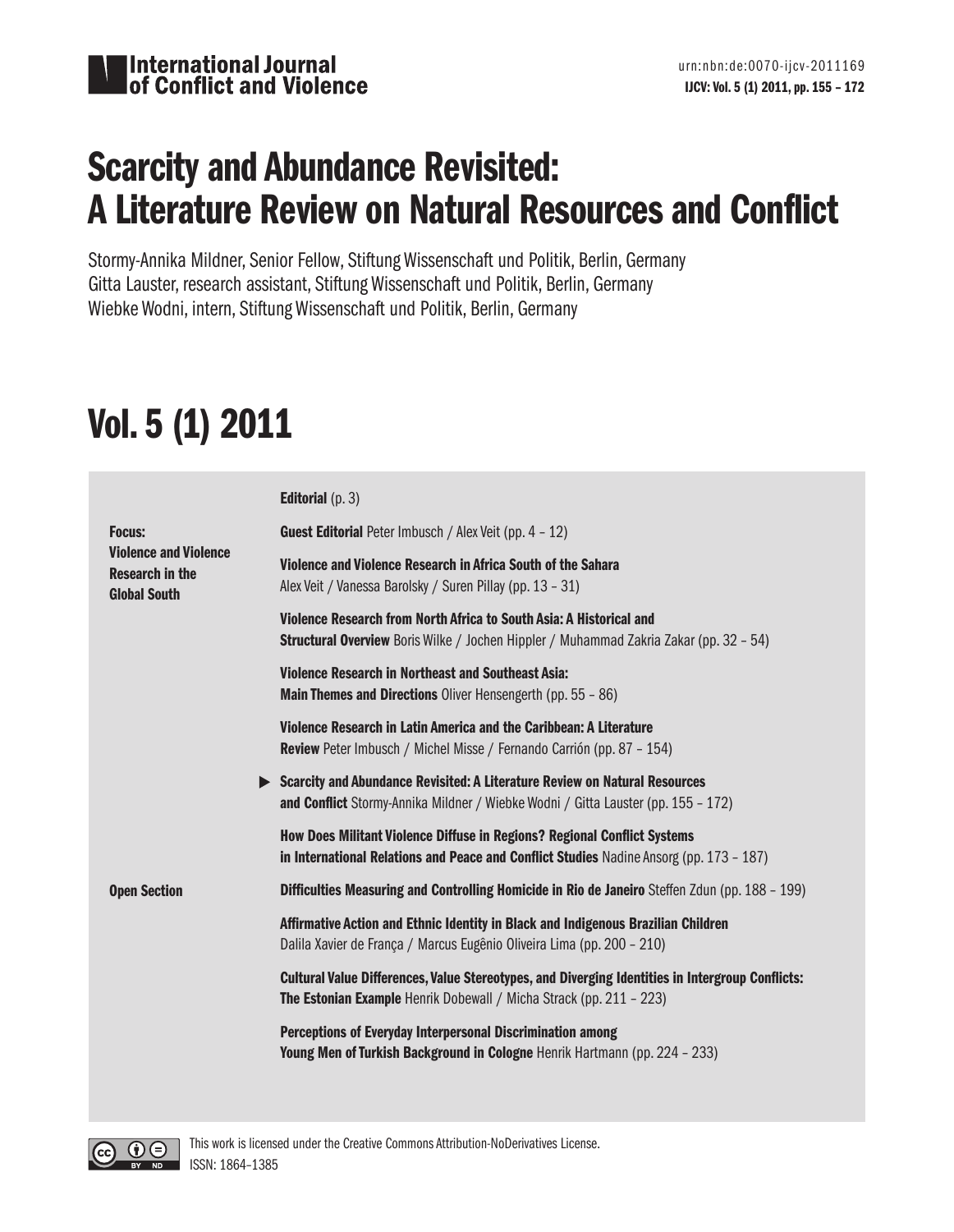## Scarcity and Abundance Revisited: A Literature Review on Natural Resources and Conflict

Stormy-Annika Mildner, Senior Fellow, Stiftung Wissenschaft und Politik, Berlin, Germany Gitta Lauster, research assistant, Stiftung Wissenschaft und Politik, Berlin, Germany Wiebke Wodni, intern, Stiftung Wissenschaft und Politik, Berlin, Germany

Natural resources can contribute to economic growth, employment, and fiscal revenues. But many resource-rich and resource-dependent countries are, in fact, characterized by disappointing growth rates, high inequality and wide-spread impoverishment, bad governance, and an increased risk of civil violence. A vast body of literature is devoted to the issue of intrastate resource conflicts. These studies can be broadly divided into two groups: studies which focus on resource scarcity and conflict, and studies that analyse the relationship between resource abundance and conflict. While studying resources and intrastate conflict is anything but new, we show that the main findings from the literature, which are often conflicting, are difficult to compare due to a lack of adequate, general definitions and measurements of scarcity, abundance, and conflict. After overviews of research on resource scarcity and conflict and on resource abundance and conflict, we discuss the central terminology and approaches to measuring independent and dependent variables (resources and conflict).

<span id="page-1-1"></span>Access to natural resources is increasingly perceived as the security risk of the twenty-first century. Natural resources are, according to the WTO, "stocks of materials that exist in the natural environment that are both scarce and economically useful in production or consumption, either in their raw state or after a minimal amount of processing" (WTO 20[1](#page-1-0)0).<sup>1</sup> They include renewable (water, land, forest, fish, etc.) and depletable resources (minerals, metals, oil, diamonds, etc.). According to the High Level Panel on Threats, Challenges and Change, which was convened by former UN Secretary General Kofi Annan in 2004, commodity shortages can help trigger social unrest and civil wars. In 2009, the UNEP's Expert Advisory Group on Environment, Conflict and Peacebuilding found that "there is significant potential for conflicts over natural resources to intensify in the coming decades" (UNEP 2009).

As the 2010 Heidelberg Institute for International Conflict Research Conflict Barometer (HIIK 2010) shows, resource

conflicts are a serious phenomenon. Although the Conflict Barometer documents only seven cases where resources were the sole cause, overall, resources were the second-most frequent conflict item in the 363 conflicts recorded in 2010 (80 cases representing 22 percent; after system/ideology with 117 cases). Resources typically occur together with other conflict items: territory, regional predominance, system/ideology, autonomy and secession. The data also show that resources are the predominant conflict item in Sub-Saharan Africa (32 of 85, 38 percent) – far more than in other regions of the world. The HIIK also finds that in 2010 intrastate conflicts involving resources were considerably more common than interstate conflicts, with 50 cases compared to 30. Of 32 resource conflicts in Africa, 25 took place within states, while only seven were interstate conflicts. Interstate conflicts were also less violent on average: They were assigned an intensity level of 1 or 2 (where 5 equals war). In contrast, of 25 conflicts within African countries, only ten were of minor, or low intensity (level 1

<span id="page-1-0"></span>**[<sup>1</sup>](#page-1-1)** For a discussion of the term "scarcity," please see section 3. "The Challenge of Definitions: Scarcity, Abundance, and Conflict."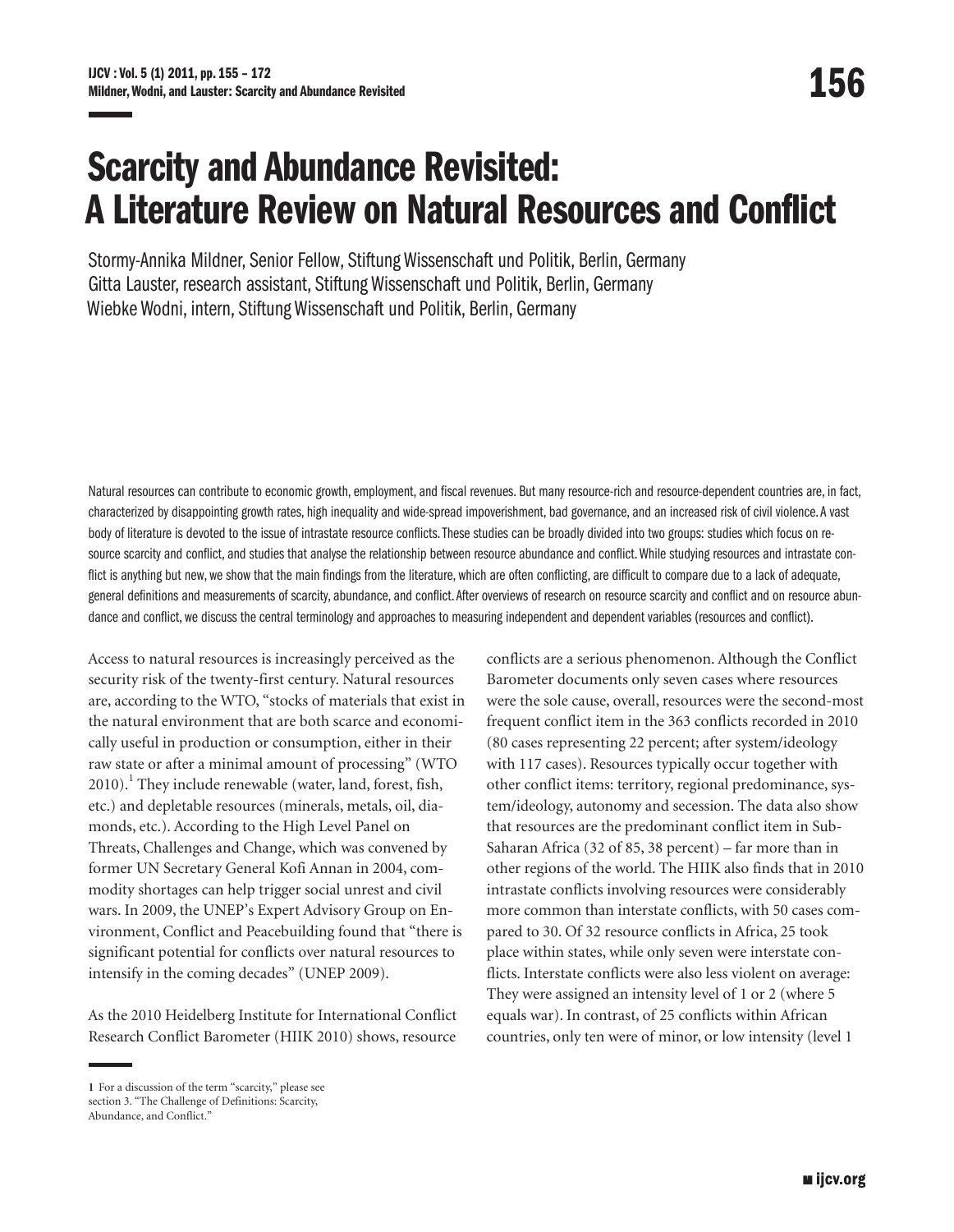or 2), while twelve conflicts were of medium intensity (level 3), two were severe crises (level 4) and one conflict was a war (level 5) (HIIK 2010).

The vast body of literature devoted to analysing the relationship between resources and conflict can be broadly divided into two groups: studies which focus on resource scarcity and conflict, and studies that analyse the relationship between resource abundance and conflict. The methods applied vary from vast quantitative efforts (econometric modelling and statistical regressions, cross-country and time-series analyses) to qualitative analyses (comparative and individual case studies). We broadly follow the timeline in which the literature (journal articles and books) has evolved, but divide it according to research questions, applied methods, and results, highlighting the main findings and conflicting evidence as well as identifying remaining research gaps.

We start with an overview of studies on resource *scarcity* and conflict. Many early studies found a positive relationship between resource scarcity and conflict. They suggest that depriving people of their livelihoods leaves them no choice but to fight for survival. The relationship between resource scarcity and conflict remains highly contested, however. Critics argue that there are too many intervening non-environmental variables to establish a direct link between population growth and scarcity-induced conflicts or that real scarcity rarely occurs because technological innovation, substitution, and international trade provide remedies.

We discuss resource *abundance* and conflict in the second part of our review. Advocates of this school of thought originally identified two causes of such conflicts: similar to conflicts involving resource scarcity, "grievances", i.e. the deprivation of basic needs, can be the cause. In addition, "greed", i.e. opportunistic and selfish appropriation of resources, can trigger conflict. Le Billon (2008) calls the grievance mechanism "resource conflicts": conflicts arising due to control of a resource by one group that excludes others or destroys the resources they depend on for a living. He calls the greed mechanism "conflict resources" because some resources motivate civilians, soldiers, and state officials to enrich themselves. In *The Political Economy of* 

*Armed Conflict: Beyond Greed and Grievance* (2003), however, Karen Ballentine and Jake Sherman argue that the incentives to start or prolong a conflict are more complex than previously suggested. Not only can greed and grievance both be the causes of a conflict. Economic considerations may motivate conflicts in some cases, in others they are not the root cause, contributing instead to pre-existing causes of conflict. This section is therefore divided into two subparts. The first discusses studies that focus on rebels as the main actors; the second summarizes the literature on weak states.

The third part of our review is devoted to a discussion of central terminology and approaches to measuring independent and dependent variables (resources and conflict). In general, scarcity, abundance, and conflict are still not satisfactorily defined, and scholars frequently use diverging definitions. This reduces explanatory power to the extent that comparisons of results become quite difficult.

In view of the enormous number of studies on the issue, it is necessary to limit our focus. First of all, we concentrate on violent, intrastate conflicts. As the 2010 HIIK data show, intrastate resource conflicts were more common than international or regional conflicts. Besides, there are few studies on violent, interstate conflicts because international negotiations have – so far – been more successful at preventing violent outbreaks between states. The region most affected by resource conflicts is Sub-Saharan Africa. It does not come as a surprise that many of the studies we review also focus on this region. The focus on African intrastate conflicts explains why we selected certain resources, such as land, forests, oil, metals and diamonds, and give less attention to drug and international water conflicts, even though they also can pose significant conflict risks.

## 1. Resource Scarcity and Conflict

Many researchers, among them Homer-Dixon (1994), Bächler, Böge, and Klötzli (1996), Hauge and Ellingsen (1998), Raleigh and Urdal (2007), and Urdal (2008), find a positive relationship between resource scarcity and conflict. They suggest that depriving people of their livelihoods leaves them no choice apart from fighting for survival. Following a neo-Malthusian line of argument, they assume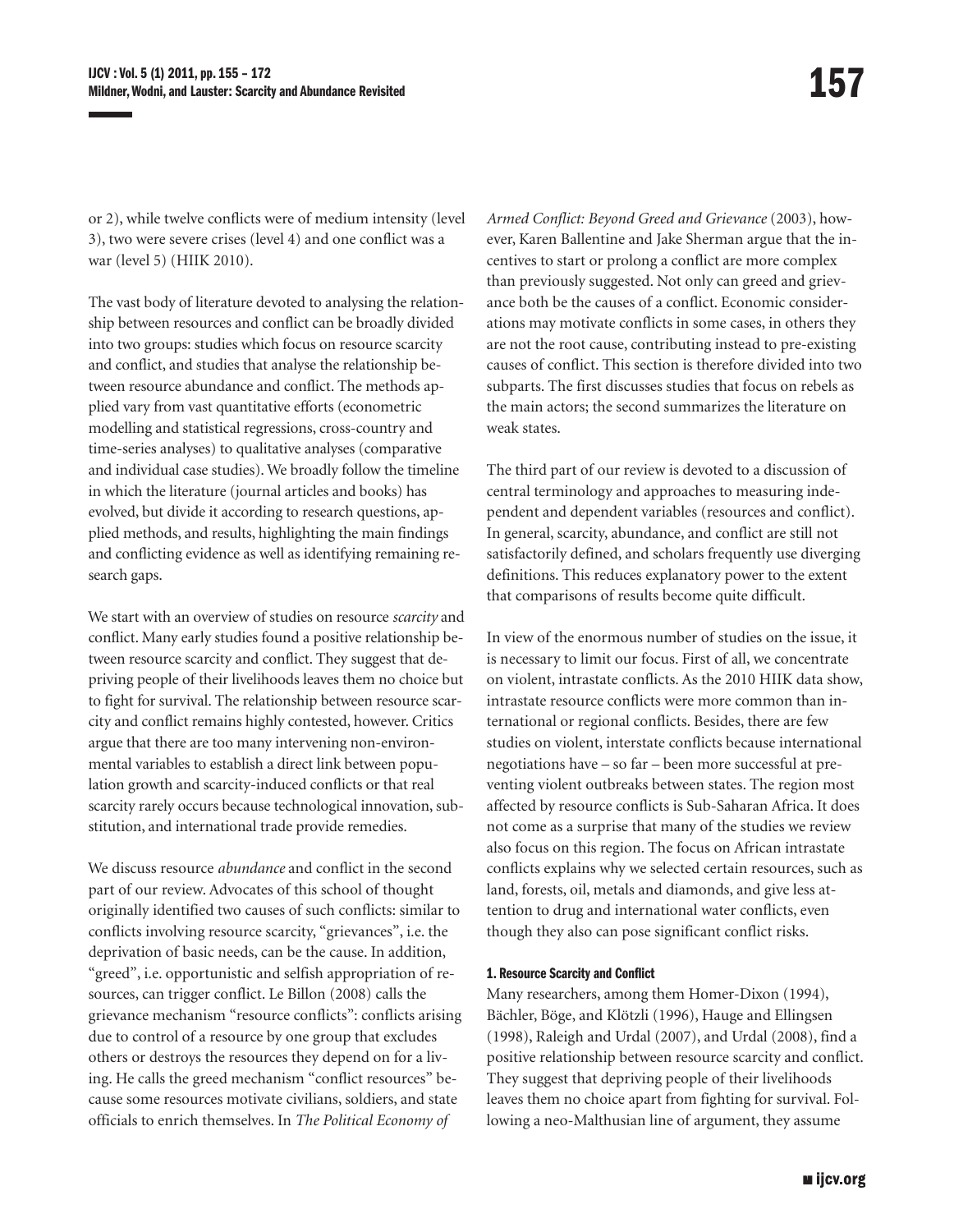that population growth reduces the availability of natural resources because populations grow faster than food supplies. This induces competition and, ultimately, conflicts over means of existence. The research group led by Thomas Homer-Dixon (1999) is often cited as this perspective's most decisive representative. According to their research, conflicts take three forms: conflicts between states, group identity conflicts, and civil strife and insurgency. Empirical evidence from earlier studies suggests, first, that *international* conflict over scarce (mostly renewable) resources is rare. Second, scarcity can initiate migration, resulting in ethnic conflict and rivalry in the host area. Third, scarcity often causes economic deprivation and ensuing conflict, especially when institutions prove ineffective. Fourth, developing countries suffer greater harm from scarcity and conflict because they are less wellequipped to alleviate grievances.

However, this line of reasoning has been heavily challenged. Critics of the neo-Malthusian approach either argue that there are too many intervening non-environmental variables to establish a direct link between population growth and scarcity-induced conflicts (Le Billon 2001; Bates et al. 2003; Giordano, Giordano, and Wolf 2005; Theisen 2008; Brown 2010) or, as in the cornucopian tradition, that absolute scarcity rarely occurs because of, first and foremost, technological innovation, substitution, and international trade (Boserup 1965; Simon 1996; Lomborg 2001; Juul 2005; Mortimore 2005). Cornucopian scholars are convinced that people are able to substitute resources or invent new technologies, creating remedies for scarcity. The concept of social resilience – intelligent human beings are able to adapt to environmental changes – gives rise to a similar interpretation of scarcity: Scarcity is not necessarily a threat to livelihood, but an opportunity to be flexible, given adequate means. Over the last few years, the question has become salient again due to the threat of climate change-induced scarcity (Barnett and Adger 2007; Reuveny 2007; Hendrix and Glaser 2007; Raleigh and Urdal 2007; Meier, Bond, and Bond 2007).

The following figure is a schematic illustration of the mechanisms leading to scarcity and, possibly, conflict. The box on the left shows which factors, according to the literature,

induce scarcity. Once resource scarcity has been identified, studies search for a causal relationship with conflict.

Figure 1: How resource scarcity can cause conflict



#### 1.1. Demand-Induced Scarcity and Violent Conflict: Population Growth

Does resource scarcity cause violent conflict? And if so, under which conditions? The starting point for our literature review is the Canadian Environmental Change and Acute Conflict Project led by Thomas Homer-Dixon (1994; 1999). The project approached the research question from a neo-Malthusian perspective. Homer-Dixon developed a theoretical model based on sixteen case studies, assuming scarcity to result from three factors: (1) degradation and depletion of cropland, forests, water, and fish stocks, (2) increased demand through population growth and/or rising living standards, and (3) unequal distribution of resources (1994). These factors could contribute to violent conflict in the form of ethnic clashes, insurgency, banditry or military coups. For example, a dwindling supply of renewable resources could induce powerful groups to shift resource distribution in their favour, leaving less and less for poorer and weaker groups ("resource capture"). Ensuing grievances then cause violence and conflict. Furthermore, increasing resource scarcity could trigger mass migration and, as a consequence, resource degradation or depletion in other regions. People native to the host region might feel their livelihood is threatened and use violence as a means to assert power, the consequence being ethnic clashes ("ecological marginalization"). In a case study of South Africa, Homer-Dixon and Percival (1998) tested the model and hypothesized that pre-election turmoil was caused by land degradation and fuel/wood/water scarcity in combination with high population density. Admitting that other factors, such as ethnicity, strong group identities, and the transition to democracy, contributed to the conflicts, they concluded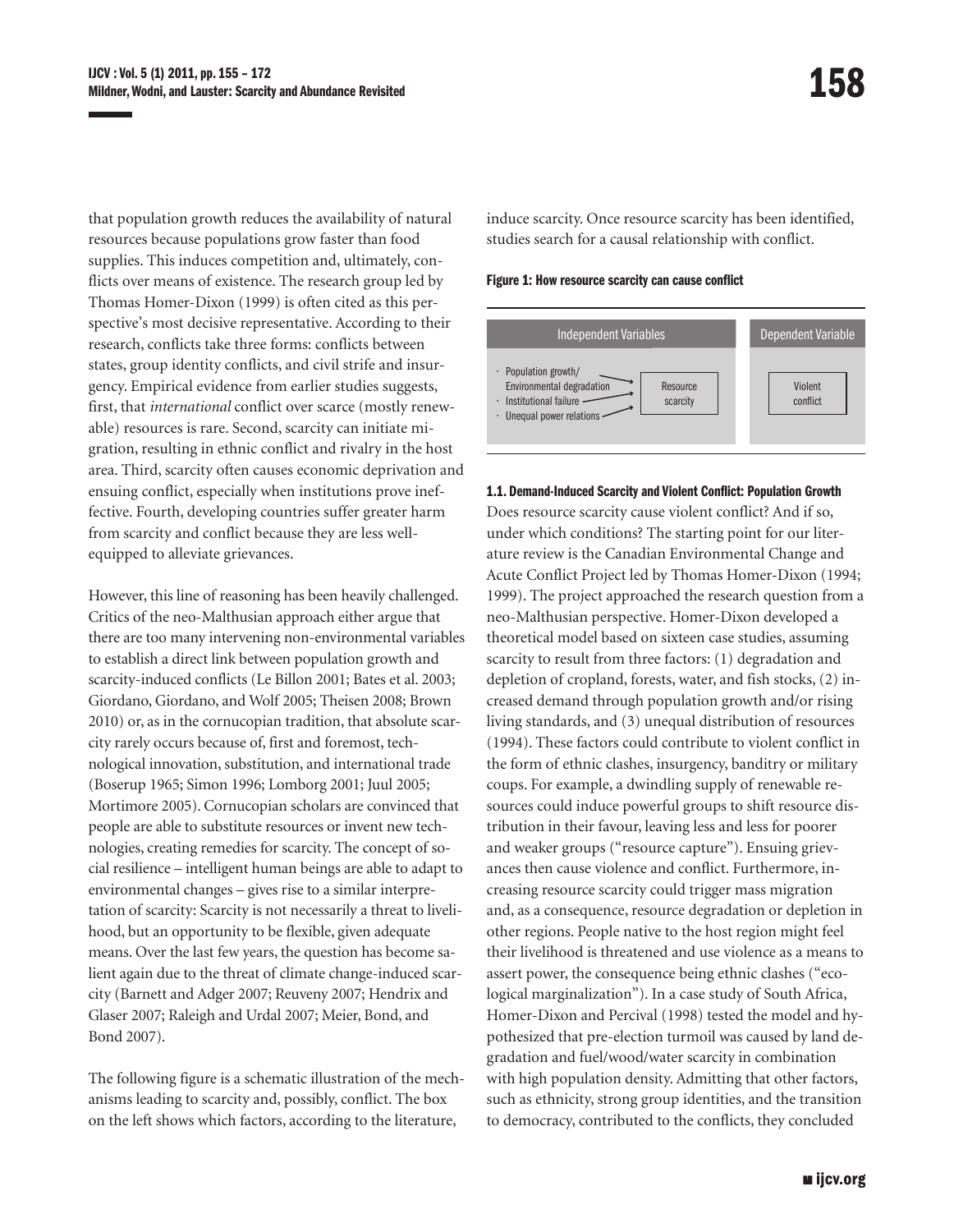that grievances were exacerbated by migration, scarcities in urban black communities, poverty, and manipulation of access by warlords, leading to violence.

However, Homer-Dixon's research team was harshly criticized for its generalizations. Goldstone (2001), for example, called for specification of the independent variables *environment* and *population* and the dependent variable *conflict*. Concerning environmental factors, his empirical evidence since the 1970s showed that long-term degradation alone did not cause large-scale violence. More often, scarcity was a contributing factor in previously unstable areas. Turning to population variables, Goldstone criticizes that it is not population growth or density alone that causes violence. Instead, he finds that rapid urbanization and education, a growing proportion of youth in the population, and unequal growth of different ethnic groups, for example through migration, contribute to the onset of domestic violent conflicts. In addition, he questions the homogeneity of the dependent variable *conflict*, rightly pointing out that not all resource conflicts had to be violent. More often, they are resolved peacefully through negotiations and compromise as armed conflict is the most expensive solution.

Several studies question population as the sole driver of conflict. While Urdal (2005), for example, finds that population growth and land scarcity are significantly and positively related, he argues that armed conflict onset could be better explained with other variables, including unstable regimes, slow economic growth, and a low level of development. In the end, most quantitative cross-country regression analyses fail to establish a clear causal relationship between population-induced resource scarcity and conflict as many other variables may affect the likeliness of an outbreak. For example, Timura (2001) criticizes Homer-Dixon's macro-level model for its lack of a proper contextual analysis of social and cultural components, including history, perception, and local economies, which impede good policy solutions. Tir and Diehl (1998) indicate that population growth and density are only weakly related to conflict initiation and escalation to war. However, a third dependent variable, involvement in militarized interstate disputes, is significantly and positively related to population growth, in particular if military spending is high. Tir

and Diehl also find that not all countries are equally vulnerable to conflict risks. Countries with a high level of technological development were better equipped to reduce the effects of population growth on conflict formation.

## 1.2. Supply-Induced Scarcity and Violent Conflict: Environmental Degradation and Conflict

It is admittedly difficult to draw a clear line between environmental degradation and population growth as sources of scarcity. Nonetheless, some authors have shifted the focus from the variable population to environment. The most prominent of these projects is the Swiss Environments and Conflict Project of Bächler, Böge, and Klötzli (1996), who summarize their theoretical and empirical results on degradation and armed conflict in three volumes. The project concludes, first, that degradation of renewable resources contributes to violent conflicts in regions of political, economic, and social instability. Second, armed conflict related to environmental degradation only erupts if several of the following conditions occur simultaneously: degraded resources are not substitutable and people depend on them for their existence; powerful institutions to ensure sustainable use of resources are not present; environmental degradation is used by groups with special interests to construct group identities; organization and armament is possible; there are pre-existing conflicts.

As influential as Bächler's research was a project launched by the International Peace Research Institute in Oslo (PRIO), publishing its results in the institute's *Journal of Peace Research*. Hauge and Ellingsen (1998) analyse environmental variables and conflict (1980 to 1992) in a mixed cross-sectional and diachronic analysis and a pure cross-sectional analysis. Their dependent variable "incidence" is operationalized as domestic armed conflict (between two or more organized parties, of which at least one was the government, with at least 25 annual battle deaths) and civil war (at least 1,000 annual battle deaths). As a proxy for the severity of conflict they used battle deaths as a percentage of the total population. Independent variables were the annual change in forest coverage, land degradation, freshwater availability per capita, population density, and income inequality. They find that land degradation is positively related to armed conflict and civil war. The variables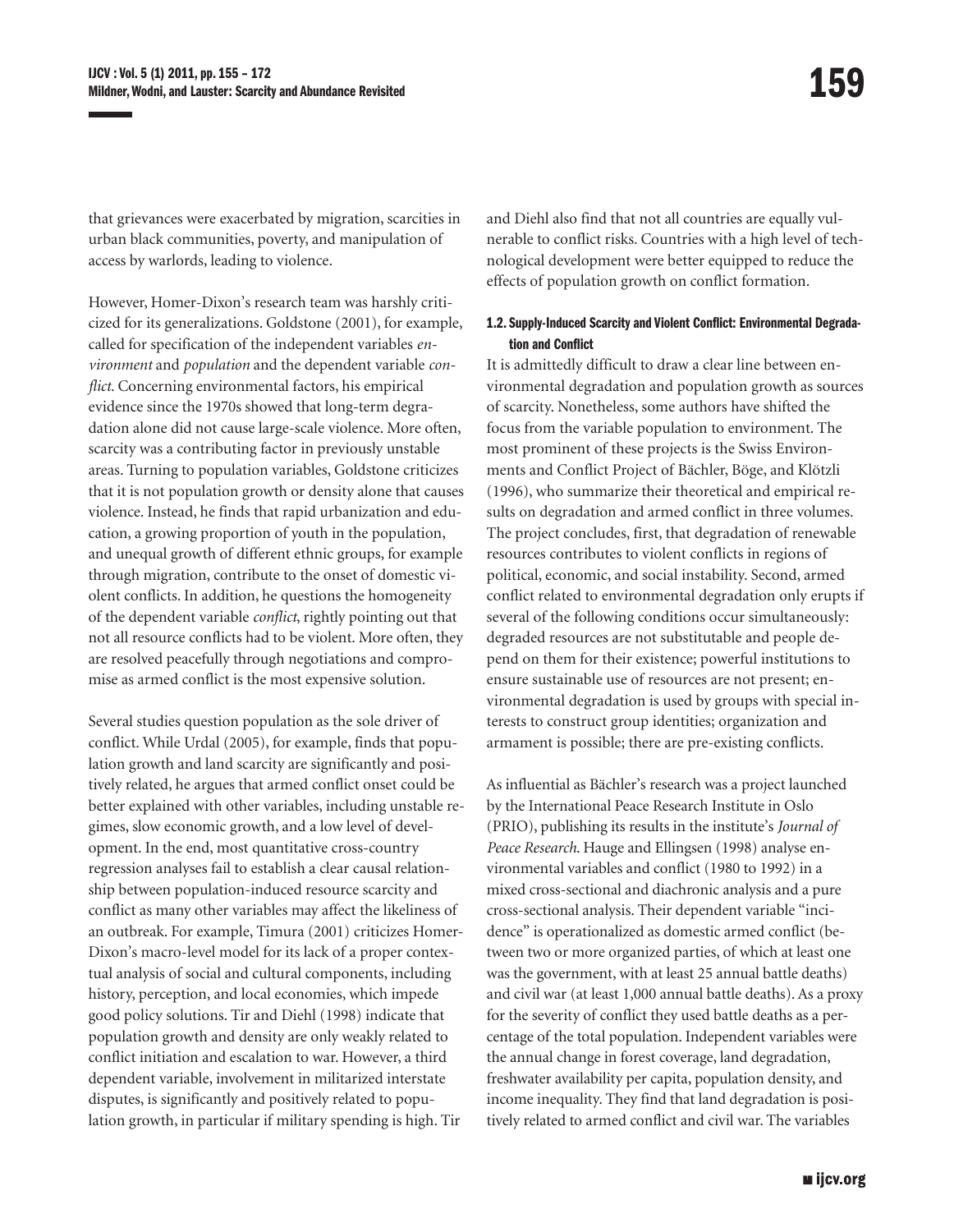deforestation and freshwater availability, on the other hand, were only significant with regard to the less severe category of armed conflict, not civil war. But their results were put into perspective by fellow PRIO researcher Theisen in 2008, who finds that land degradation did enlarge conflict risks, but economic factors were more important. Theisen emphasizes the role of poverty, state capacity, and institutional instability, questioning whether it was resource scarcity or rather unequal distribution that caused conflicts.

In the course of the recent climate change debate, the issue has regained prominence. An issue of the journal *Political Geography* in 2007 dedicated to climate change and conflict represented a first attempt to build a framework linking climate change impacts to conflict. Nordås and Gleditsch (2007) review the literature and identify a knowledge gap: the causal chains between climate change and conflict have hardly been explored. Effects of climate change, such as rising sea levels, flooding, and drought, can significantly alter the availability of natural resources, most importantly land and water, that are crucial for agricultural production. Conflict may arise either directly in the battle for livelihoods or indirectly as a consequence of migration. Barnett and Adger (2007) argue that a climate change-induced reduction in quantity and quality of natural resources increase the risk of conflict. They see the main cause of conflict in better recruitment opportunities for rebel movements, especially in those countries where a majority of the population depends on the primary sector for employment. According to Reuveny (2007), failing mitigation efforts resulting in migration were a second hazard. He argues that migration could give rise to violent conflict through four different channels: competition for resources, ethnic tension, distrust among origin and host area, and socioeconomic fault lines. The risk of conflict increased if the host area depended largely on the environment for a livelihood, experienced resource scarcity, and additionally had to deal with political instability. Gleditsch, Nordås, and Salehyan (2007) point to the link between climate change, migration, and conflict, as refugees may bring along arms, organizational structures, social networks, and ideas. Mitigating resource competition, and establishing representative institutions, economic redistribution, and state capacity are the challenges to tackle, they stress.

A quantitative study by Raleigh and Urdal (2007), covering the period between 1990 and 2004, clarifies that climate change-induced land and water scarcities only trigger armed conflict if there are medium to high scarcity levels of land and very high scarcity levels of water. The likelihood of conflict increased further when political and economic variables are included in the model. A quantitative study of temperatures between 1981 and 2002 in Sub-Saharan Africa found that warmer temperatures strongly and positively correlated with an increase in armed conflict (Burke et al. 2009). Buhaug (2010) challenges the robustness of this result. When the conflict variable was expanded to include not only civil wars with more than 1,000 annual battle deaths but also smaller conflicts, temperature was not a reliable predictor of conflict in Africa. Besides, he argues, Africa has seen rising temperatures but fewer civil wars over the last decade. Buhaug claims that ethnic marginalization, poor economic performance, and the collapse of the Cold War system offer better explanations.

There is a large body of literature that finds no significant relationship between resource scarcity and conflict. In their quantitative studies using global data from 1955 to 2002, Bates and colleagues (2003), for example, are unable to find any significant relationship between environmental variables and political instability (sustained violent conflict in revolutionary wars, ethnic wars, genocides, and politicides). Binningsbø, de Soysa, and Gleditsch (2007) choose ecological footprint, biocapacity, and ecological reserve or deficit as independent variables. Drawing on a crosssectional dataset from the period 1961 to 1999, they fail to establish a clear relationship. Quite the contrary, increased demand for resources might predict peace as a proxy for economic and social development.

Brown (2010) measured environmental degradation in Northern and Western Darfur between 1981 and 2006 with the Normalized Difference Vegetation Index (NDVI), which is an indicator of ecological change where high values mean greater land availability. In parallel, he studied violent conflict between farmers and pastoralists, ethnic conflict, rebellion against government, and intra-community conflict in Sudan. The results speak against a relationship between land degradation and violent conflict because the resource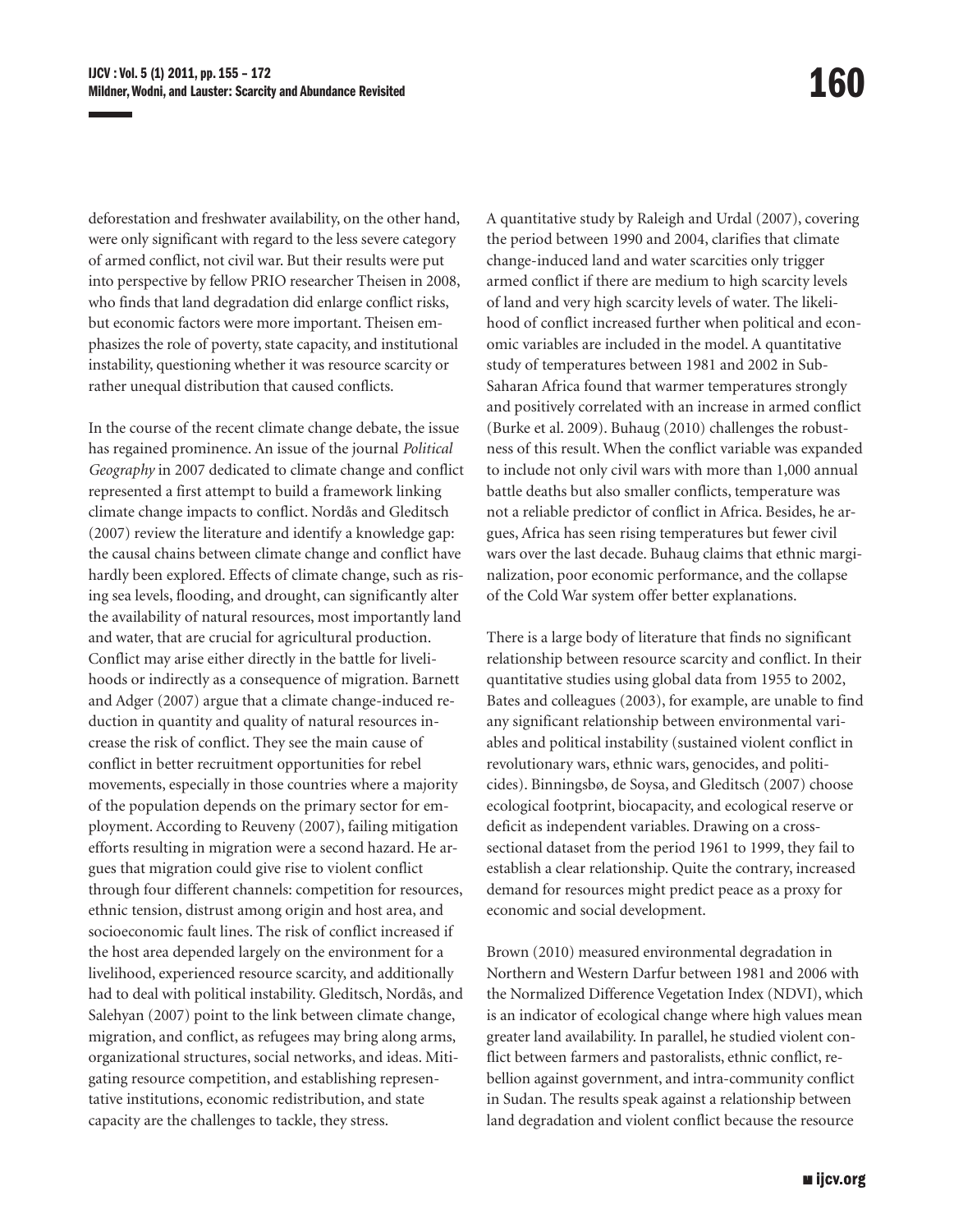situation did not deteriorate immediately prior to conflicts. In Western Darfur State, vegetation actually improved.

## 1.3. Institutions Matter

As the discussion in section 1.2. shows, not every case of resource scarcity necessarily produces violent conflict. This may be because various institutions are able to resolve nonviolent conflicts over scarce resources before they escalate. North (1990) defines institutions as incentives that guide individual behaviour, interactions with others, and society in general. Informal institutions are a set of rules or norms that are not legally stipulated and are enforced by social mechanisms instead of state agencies; formal institutions are a set of rules fixed in regulations and constitutions (North 1990). Giordano, Giordano, and Wolf (2005), for instance, do not deny that resource scarcities exist and that they could potentially cause conflict. However, they say that a discussion focusing on the supply and demand of natural resources is too narrow. Establishing a theoretical framework on the basis of this assumption leads them to claim that risk of international conflict is increased where institutions are ill-defined, do not exist, or cannot keep up with the pace of environmental change.

But failing institutions are not only a problem in international conflicts – they can also destabilize a country internally and cause violence to break out. Government institutions in Colombia, for example, have proven unable to end agrarian conflicts (Elhawary 2007). Several land reforms introduced over the course of the twentieth century failed in their aim of redistributing land and compensating groups. Because contesting claims could not be settled, violent conflicts over land control recommenced. Subsequent flows of migration caused the government to pass a law protecting displaced people's land in 1997. Enforcement of this law was impeded by a lack of capacities and coordination as well as corruption and rent-seeking. The case of tropical fisheries in Ghana, Bangladesh, and the Turks and Caicos Islands also underlines the importance of institutions. Bennett and colleagues (2001) offer valuable clues about the role of formal and informal institutions. In Bangladesh a largely corrupt government failed to support community efforts; conflict management institutions were largely absent. In Ghana decentralization did not have the desired effects

because resources for enforcement had been eliminated. In the Turks and Caicos Islands special interests in government institutions impeded proper management. Bennett and colleagues conclude that governments should support locallevel conflict resolution by managing information flows. With their analysis of a gold mine in Papua New Guinea, Walton and Barnett (2008) confirm that slowness of resolution processes can trigger conflict. Here, unequal distribution of environmental impacts and compensation payments led to non-cooperation and resistance.

Institutions that regulate access to and control of natural resources do not simply appear; they evolve over time producing a certain distribution. Political ecology analyses the historical, cultural, economic, and political structures that shape power relations, which in turn influence the development of institutions. Manger (2005), for example, recognizes adverse institutions in Sudan but concentrates on the power relations leading to these outcomes: new land tenure laws were strongly influenced by colonial history and postcolonial regimes. Government agents used these laws for private interests and enabled so-called land-grabbing, which was further encouraged by current privatization tendencies. Conflicts seemed to be caused by land privatization and water monopolization; population pressure and environmental degradation made the situation more acute. In his analysis of Cameroon, Gausset (2005) argues that relative scarcity – the perceived gap between resources and needs that impairs personal well-being – is most significant. Although population density is low, violence can arise out of agropastoral conflicts due to different perceptions and uses of the same resource, different systems of management, power, and justice, and different cultural and ethical perspectives (Gausset 2005). In northern Thailand, declining forest cover and conservation policies may have had a negative effect on peace but ethnic conflicts are more likely to be the underlying cause of violence (Wittayapak 2008). Analyses of various regions come to similar conclusions: ethnic and economic inequality are the central problems, not declining resource availability (Moyo 2005, Mollett 2006, Jewitt 2008, Benjaminsen, Ba 2009).

To sum up, it is possible for quantitative studies to approximate scarcity with variables such as population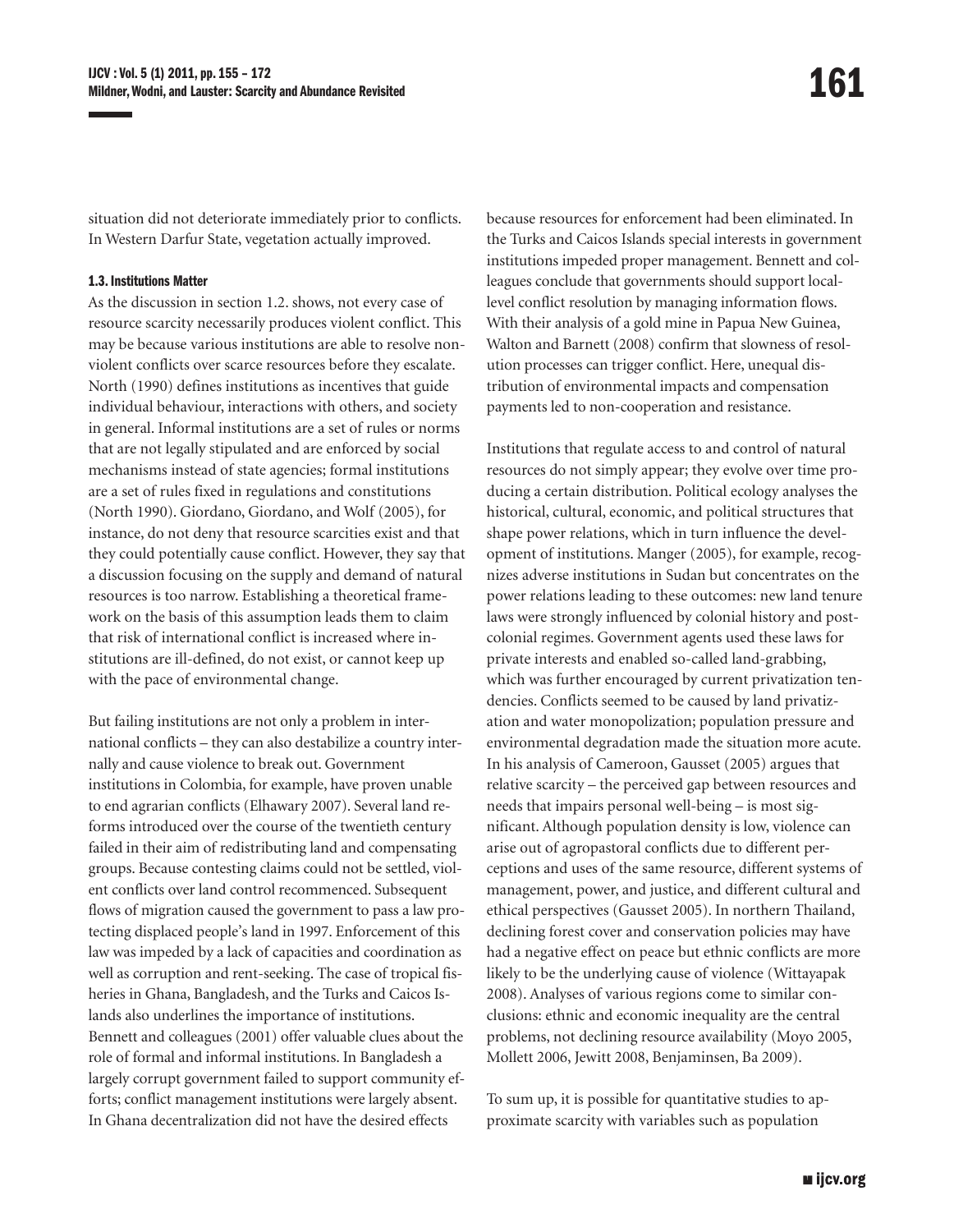growth, but qualitative analyses show that they do not capture all aspects of scarcity. Case studies that include institutions and power relations in their analysis paint different pictures of resource scarcity. Hence, it remains unclear which factors cause relative scarcity and whether scarcity is a main driver of conflict.

#### 2. Resource Abundance and Conflict

While resource *scarcity* remains a contested independent variable, resource *abundance* has found stronger support among conflict scholars. Around the turn of the century, various authors highlighted a possible relationship between resource abundance and conflict, adding to the literature on the so-called resource curse (Collier and Hoeffler 1998; Le Billon 2001; de Soysa 2002a, 2002b). Abundance studies differentiate between rebel organizations and the government as actors. According to the "looting rebels model", resource abundance can represent an opportunity to either finance a rebellion or to exploit resource wealth for personal enrichment (Collier and Hoeffler 1998, 2004). While Collier and Hoeffler consider greed the underlying motive (2004), rebel behaviour can also be motivated by poverty among the population.

In contrast, the "state capacity model" considers the government as the central actor primarily responsible for conflict (Fearon and Laitin 2003). Resource rents are an additional source of government revenue that can weaken state institutions through rent-seeking behaviour and make conflict more likely. Weakened state institutions can facilitate state capture by rebel groups. An alternative model, the "rentier state model" (Beblawi and Luciani 1987; Basedau and Lacher 2006), claims that state authorities become stronger and more repressive, exacerbating grievances among the population (see figure below). Le Billon (2008) calls state-centred mechanisms the "resource curse," where the government plays a central role in facilitating or containing conflict. While this review separates the actors, it should be kept in mind that the conflict lines and who benefits from resources are not always that clear. In Angola, for example, resources financed conflict: Offshore oil production benefitted the government, whereas diamonds mostly sustained the rebel group (Renner 2002; Cater 2003; Le Billon 2005).

Additional mechanisms have been identified (Humphreys 2005), and resource and conflict characteristics specified (Ross 2003, 2004; Collier, Hoeffler, and Söderbom 2004; Fearon 2004; Le Billon 2005; Basedau and Lacher 2006; de Soysa and Neumayer 2007; Welsch 2008; Lujala 2009). Because some studies contest the relationship between resource abundance and conflict (Regan and Norton 2005; Brunnschweiler and Bulte 2009; Thies 2010), more research has recently been dedicated to clarifying intervening (context) variables such as socio-economic development and institutional quality (Snyder and Bhavnani 2005; Snyder 2006; Dunning 2005; Franke, Hampel-Milagrosa, and Schure 2007; Sarr and Wick 2010).

#### Figure 2: How resource abundance or dependence can cause conflict



Before engaging in a discussion of mechanisms and specifying resource characteristics, two recent reviews of the literature on resource abundance and conflict should be mentioned. Rosser (2006) surveys the entire literature on the resource curse, distinguishing the effect of resources on economic performance, civil war, and regime type. Our review is limited to discussing the second group. Rosser argues that there are not enough studies focusing on the political and economic contexts that shape outcomes in resourcerich countries. We present a few at the end of this section but generally agree with his finding. Samset's review (2009) is a good introduction to the abundance literature, defining the most important terms and explaining the connections between abundance and conflict. The idea that research should examine how renewable and depletable resources interact to produce violence is an important conclusion.

## 2.1 Rebels – Opportunity and Feasibility

Collier and Hoeffler (1998) were at the forefront of showing that civil war has economic causes, arguing that the risk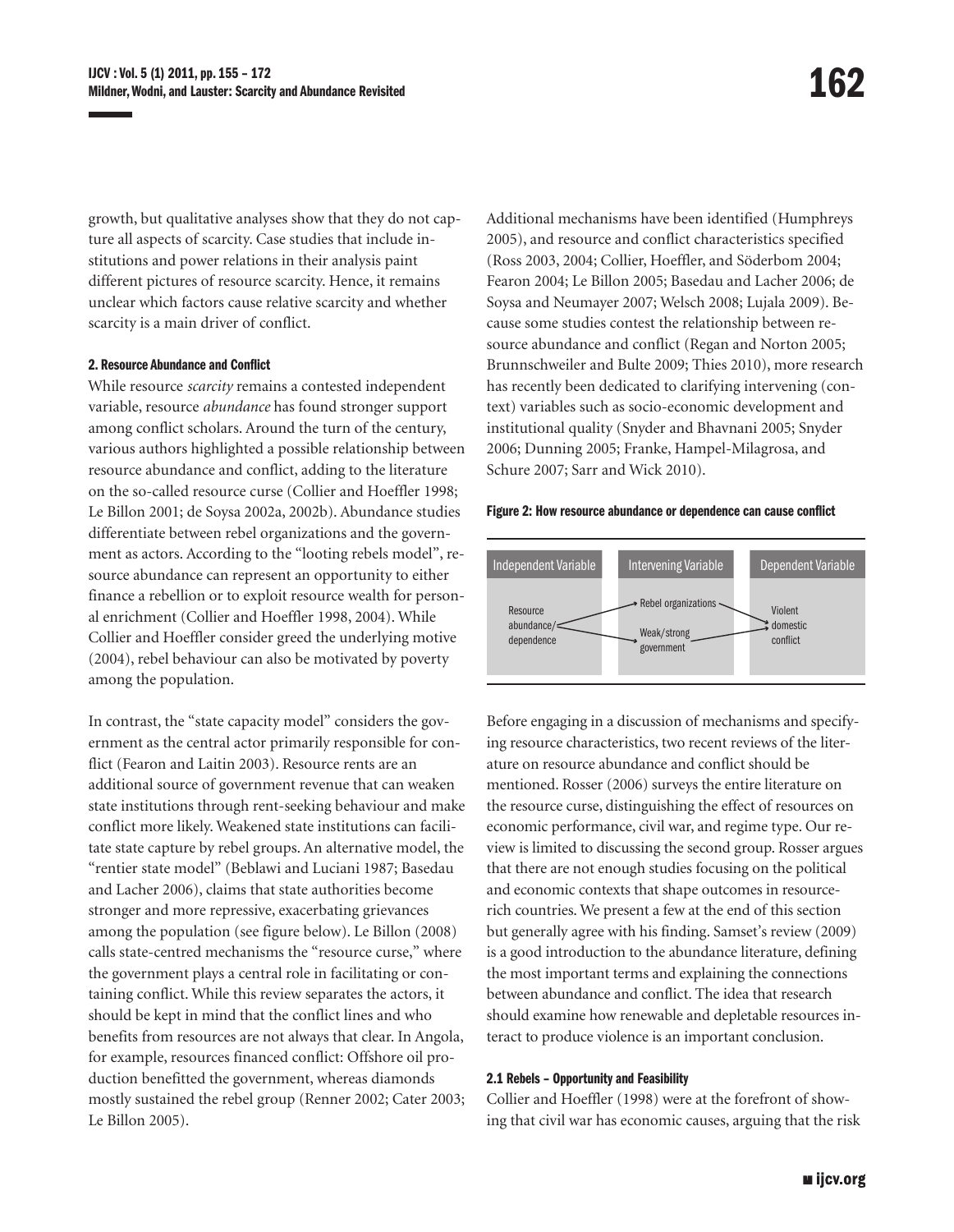of conflict is determined by the benefits and costs of rebellion. Originally, they claimed that rebellion was triggered by the pursuit of personal enrichment (greed). Violent insurgency occurs when there is opportunity to loot ("opportunity hypothesis"). Rebels weigh the costs of rebellion, expressed in foregone income, against the benefits, reflected in a country's revenue flow from primary commodity exports. The analysis includes onset and duration of civil war (organized military action with at least 1,000 annual battle deaths) between 1960 and 1992 as dependent variables. In 2004, Collier and Hoeffler (2004) revised their previous assumption – post-conflict benefits to rebels have to cover the costs of rebellion – now claiming that benefits can also in themselves be a cause of conflict. In this case, a civil war erupts because of revenue flows in the form of primary commodity exports. Collier and Hoeffler (1998, 2004) confirm the hypothesis of a link between lucrative resource endowments and the risk of civil war. Further, they supposed a higher per capita income to decrease the likelihood of conflict, possibly due to recruits' higher opportunity costs of war. Another interesting result was an inverted U-shaped relationship between conflict and abundance. This means that very high levels of resource abundance are less likely to lead to conflict than lower levels. In other analyses, this relationship has been used to explain the rentier state model (Basedau and Lay 2009).

Building on these findings – that resource rents are a motivation for rebels to start a civil war – Collier, Hoeffler, and Söderbom (2004) analyse the factors that affected the duration of civil war between 1960 and 1999, again from an economic perspective. Three different reasons for prolongation were examined: Rebellion is an investment, a business, or a mistake. Their empirical analysis supports the second and third explanations. Theoretically, rebellion could be seen as an investment. If the outcome of a conflict, such as natural resource rents, was profitable, rebels would accept higher costs of a prolonged (violent) conflict. This implies that expected revenues have to cover costs. Winning a civil war could have political payoffs (end repression) or financial ones (gain a share in primary commodity exports). Openness of political institutions and pre-conflict share of primary commodity exports had no effect on the duration of civil war in this analysis. Rebellion as a mistake or as business have more explanatory power. In the first case, chances of victory were perceived as overly optimistic; in the second case, rebels gained from conflict because benefits during conflict were higher than costs. This also worked in reverse: A high share of primary commodities in exports and declining world market prices of these export goods reduced the duration of conflict because rebellion became less profitable. The most significant results, however, were reported for per capita income and income inequality. High inequality and low income lengthened civil wars because rebels had low opportunity costs, reducing the prospects for peace.

Recently, Collier and Hoeffler distanced themselves from the "greed" versus "grievance" debate, that is, from motivation as a cause of conflict, and reformulated their model, proposing a "feasibility hypothesis": Rebellion will occur where it is materially feasible (financially, militarily) (Collier, Hoeffler, and Rohner 2009). The authors show with an extended dataset that rebellion occurred whereever it was feasible. Previous results are confirmed, but new variables offer more clarity with regard to the causal mechanisms. This explanation does not contradict the "opportunity hypothesis" but rather complements it. Greed can still be a motivation of conflict, but it is only one among many. Collier, Hoeffler, and Rohner (2009) explain the difference in their paper: "Our own thinking on proneness to civil war has also evolved. As implied by the title 'greed and grievance', our previous paper was still rooted in the traditional focus on the motivation for rebellion. Since then our work has increasingly called into question whether motivation is as important as past emphasis upon it had implied (Collier and Hoeffler 2007). Instead of the circumstances which generate a rebellion being distinctive in terms of motivation, they might be distinctive in the sheer financial and military feasibility of rebellion."

Several case studies illustrate the importance of particular resources – especially diamonds and minerals – in financing rebellion. Sierra Leone is widely known for its high quality "blood diamonds," but also for recurring rebellions, banditry, and coups throughout the 1990s. The Revolutionary United Front sought to control diamond production in order to finance arms purchases and for individual enrichment. Soldiers often collaborated with rebels, engaging in looting and illegal mining (Renner 2002;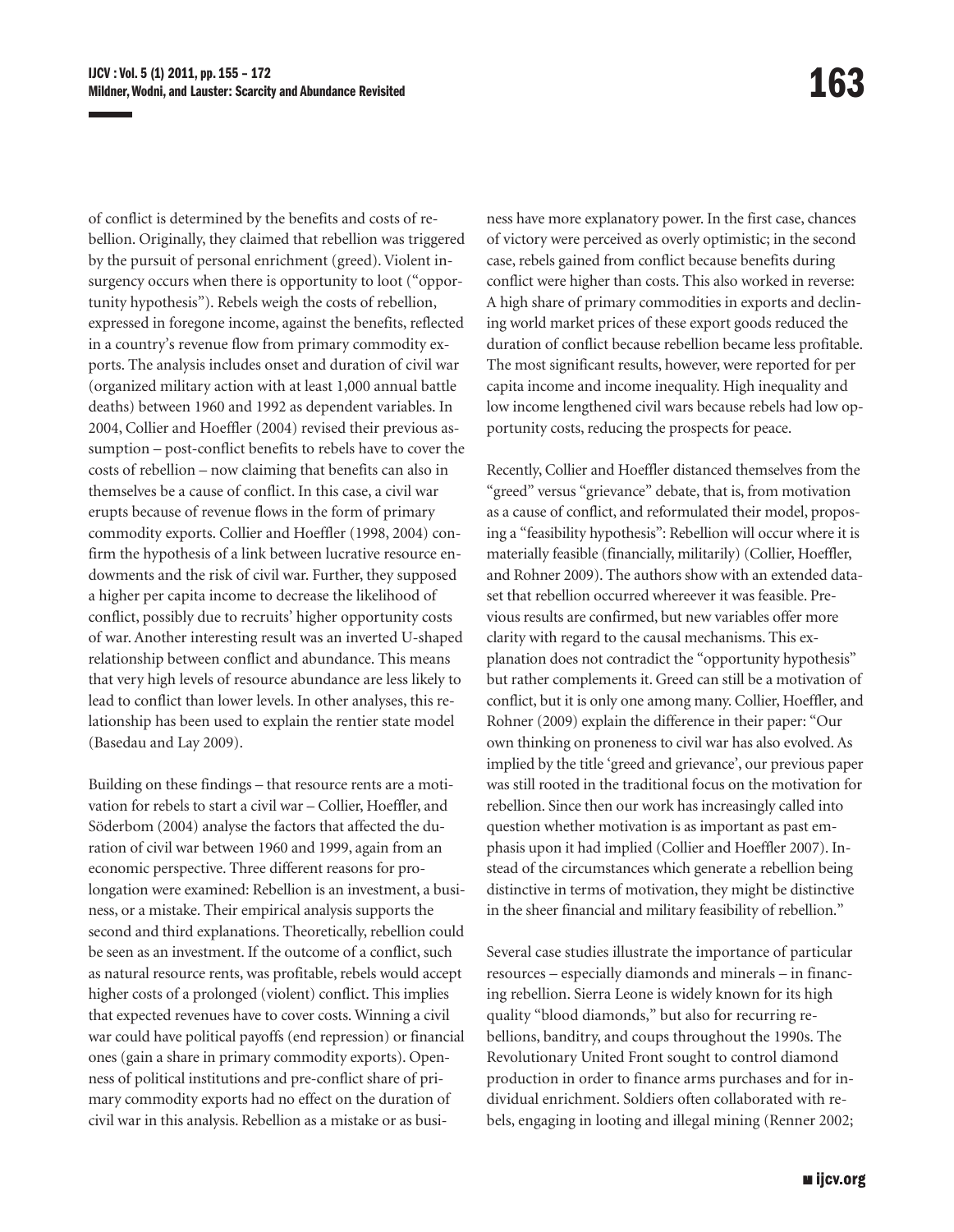Cater 2003). However, a resource's characteristics are a decisive determining factor for rebel looting to occur, in particular its lootability. Lujala, Gleditsch, and Gilmore (2005) point out that primary diamonds, which are more labour- and capital-intensive than secondary diamonds and hence more difficult to extract, make conflict less likely. Secondary, or alluvial, diamond production occurs where diamonds are found in loose soil or sediments. This does not require much capital investment as the diamonds are picked by hand or using shovels. Primary diamonds, on the other hand, are found in kimberlite and have to be mined, requiring investment in technology. While Sierra Leone is rich in secondary diamonds, Botswana has predominantly primary diamonds. Diamond production in general is associated with ethnic civil wars, but only after it has started. The discovery of diamond deposits does not affect the risk of civil war. A comprehensive discussion of the conditions for diamond conflicts is also provided by Le Billon (2008). In Côte d'Ivoire, diamonds and gold are concentrated in the rebel zone and therefore benefited above all rebel forces. Although cocoa was more profitable, in part due to its legality, the regional concentration and illegal status of these resources advantaged rebels relative to the government, which cannot engage in illegal trade (Guesnet, Müller, and Schure 2009).

Another prominent example is the DR Congo with its abundant deposits of copper, coltan, cobalt, gold, and diamonds, among others. In the two wars starting in 1996 and 1998, rebels already benefited from resource deals even though they did not control the country. Other African countries got involved and used the opportunity to plunder. As a consequence, allies were rewarded with rights to resources (Renner 2002; Cater 2003). As the case of the DR Congo shows, diamonds may be at the center of media attention, but other minerals can also be the source of intense conflict.

In contrast to Collier and Hoeffler (2004), Fearon (2005) is unable to establish a causal relationship between primary commodity exports, rebel funding, and civil war. While confirming Collier and Hoeffler's finding that income per capita correlates negatively with conflict, Fearon and Laitin (2003) interpret conflicts not as the result of opportunity costs but rather as a measure of state capacity. They conclude that resource rents (in this case oil) weaken state institutions, facilitating state capture by rebel groups.

## 2.2 States – Weak and Strong Capacity

The other major causal mechanism that links resources and conflict involves a state's financial, administrative, and political capability. Resources can weaken state capacity – in particular where institutions are already weak – or strengthen it. The literature suggests that weakened state capacity often leads to conflict whereas rulers of strong states are able to secure their position over a long period of time without being seriously contested.

Weak state capacity increases the risk of conflict through three mechanisms: incentivizing rent-seeking behaviour, causing shortages of public goods, and limiting the ability to end violent conflict. Incompetent management of resource rents and unequal treatment of a large part of the population can easily result in violent conflict, while personal enrichment is likely to prolong armed rebellion.

Resources tempt individuals to engage in rent-seeking competition rather than productive economic activities (Auty 2001, 2007, 2009; Torvik 2001; Gylfason 2004). This is the case particularly in conjunction with ill-defined property rights, imperfect or missing markets, and lax legal structures in many developing countries. Rent-seeking can breed corruption, thus distorting the allocation of resources and reducing both economic efficiency and social equity. It can also lead to a concentration of economic and political power in the hands of a few, who skew the distribution of income and wealth in their favour.

Furthermore, resource revenues tempt governments to rely on these flows instead of imposing taxes on corporate and personal incomes (Heller 2006: 25). In their quantitative study, Bornhorst, Gupta, and Thornton (2009) look for evidence of an offset between government revenues from hydrocarbon-related activities (oil and gas) and revenues from other domestic sources, using a panel of thirty hydrocarbon-producing countries. They find an offset of about 20 percent: A 1 percent increase in resource revenues reduces non-resource revenues by about 0.2 percent. While the authors do not explain this reduction, McGuirk (2010)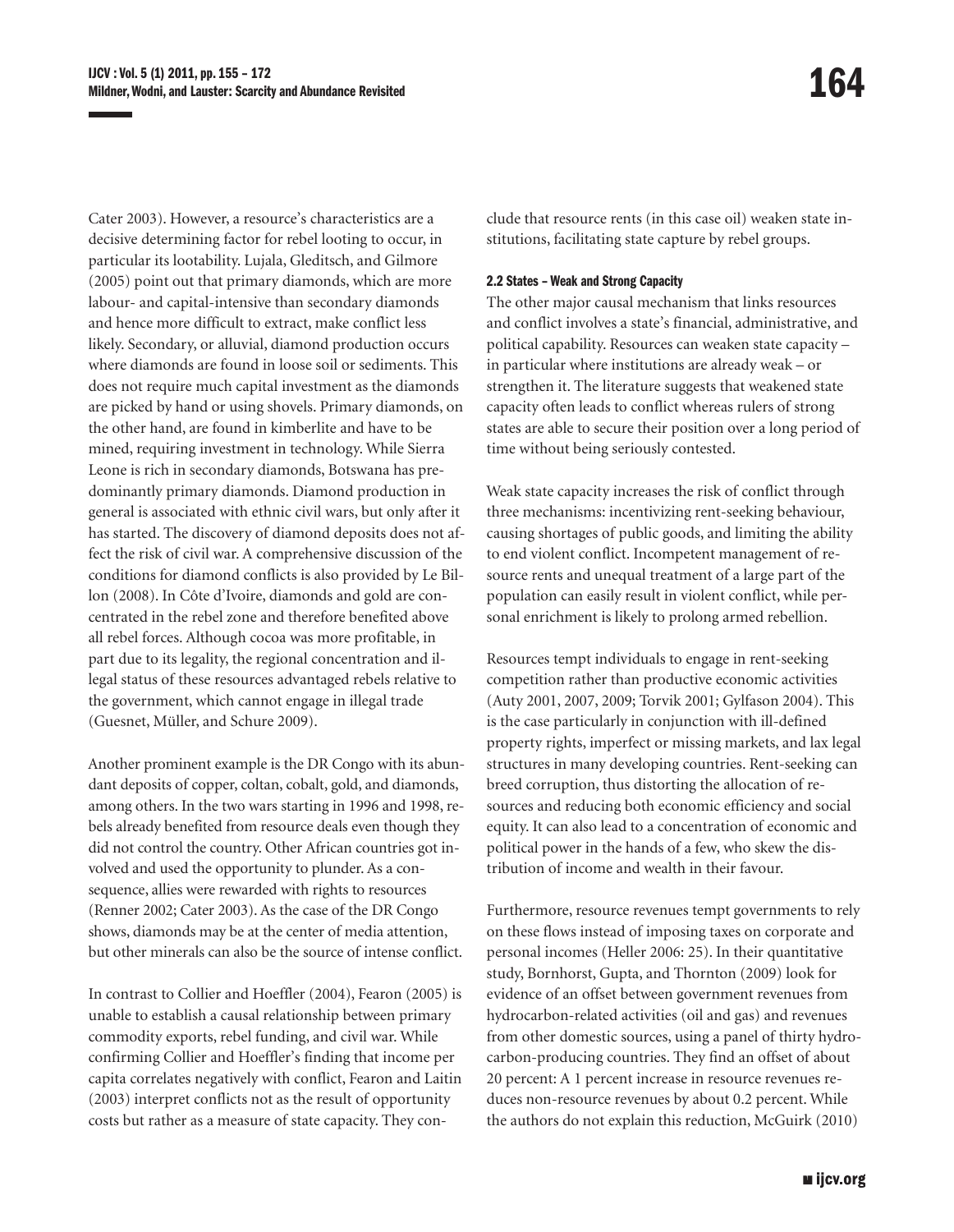offers a reason. His quantitative study takes a closer look at taxes and accountability, finding that in the presence of high natural resource rents, the political elite lowers the burden of taxation on citizens in order to reduce accountability. Thus, taxation is an important tool for engaging citizens, for increasing scrutiny, and for implementing accountability (Weinthal and Luong 2006). Governments that do not depend on the population's approval (and tax income) tend to provide fewer public goods (health system, education, security, etc.).

Van Klinken (2008) offers a third reason why weak state capacity is related to conflict by analysing timber in Indonesia. This easily lootable resource was one of the main causes of pogroms against a minority in Indonesia in 1996-97 and 1999. Although the central government was never directly involved in the conflicts, it contributed indirectly due to its inability to contain ethnic violence. It was especially weak in timber-rich regions because local leaders financed their offices with illegal timber trading and retained taxes from reforestation, weakening the central government's influence. Local autonomy was both a cause and a consequence of rent-seeking. When Indonesia underwent political transition, local elites seized the opportunity to expand their power. Timber was strategically deployed to buy military and police protection in support of an ethnic group. By the time violence broke out, abundant timber resources had strengthened factions and weakened central government control.

One of the few quantitative studies to measure the impact of resource governance on conflict, with a sample of ninetytwo countries between 1996 and 2006, was carried out by Franke, Hampel-Milagrosa, and Schure (2007). Democratic oversight, transparent revenue-sharing, corruption control, a stable investment environment, and the implementation of international control regimes significantly reduce the likelihood of violent conflict in resource-rich countries. Another quantitative analysis of fifty-seven countries over a period of thirty years confirms a previously developed model: the relative effectiveness of rulers and the population in appropriating resources influences whether the ruler spends resource rents on the military or public goods when faced with a possible conflict (Sarr and Wick 2010).

Not all authors confirm the weak state model. In some cases, higher government revenues reduce the risk of conflict, where governments can spend more on the provision of public goods to appease opponents or on military expenditures to deter rebellion. Thies (2010) tests the weak state mechanism with a different proxy for state capacity. Instead of income per capita, he uses government expenditure relative to overall consumption, total revenue (government income), tax ratio (tax revenue as a percentage of GDP), and relative political capacity (an index comparing states with similar levels of development and resources). With these new measures of state capacity, Thies shows that primary commodities and state capacity do not influence the onset of civil war, with oil being an important exception. Second, almost all primary commodities, including oil, strengthen states. Thies shows that rebels and rulers compete for primary commodities, the former to gain financially and the latter to sustain revenue flows. When rulers face opposition, they manipulate property rights to stay in power, effectively preventing conflict.

Thies is not alone in finding that oil abundance actually strengthens certain governments and reduces the risk of rebellion and, hence, violent conflict (Fjelde 2009; Basedau and Lay 2009; also Di John 2007). Although oil production and corruption increase conflict risks when they occur separately, conflicts (with at least 25 annual battle deaths) and civil wars (with at least 1,000 total battle deaths) are, according to Di John, less likely to occur when oil production and corruption coincide. The political elite may use economic incentives strategically to induce cooperation and loyalty. Funding by oil, either to expand military expenditure or to sustain political leaders' patronage networks or both, has been central in Côte d'Ivoire (Guesnet, Müller, and Schure 2009), Nigeria (Renner 2002; Ikelegbe 2006), and Chad (Frank and Guesnet 2009).

## 2.3 Resource Characteristics

Resources seem to be related to conflict in some cases but not in others. How accessible is a resource to potential rebels? Where is production located? How valuable is the primary commodity? Resource characteristics play an important role for the onset, duration and intensity of conflicts.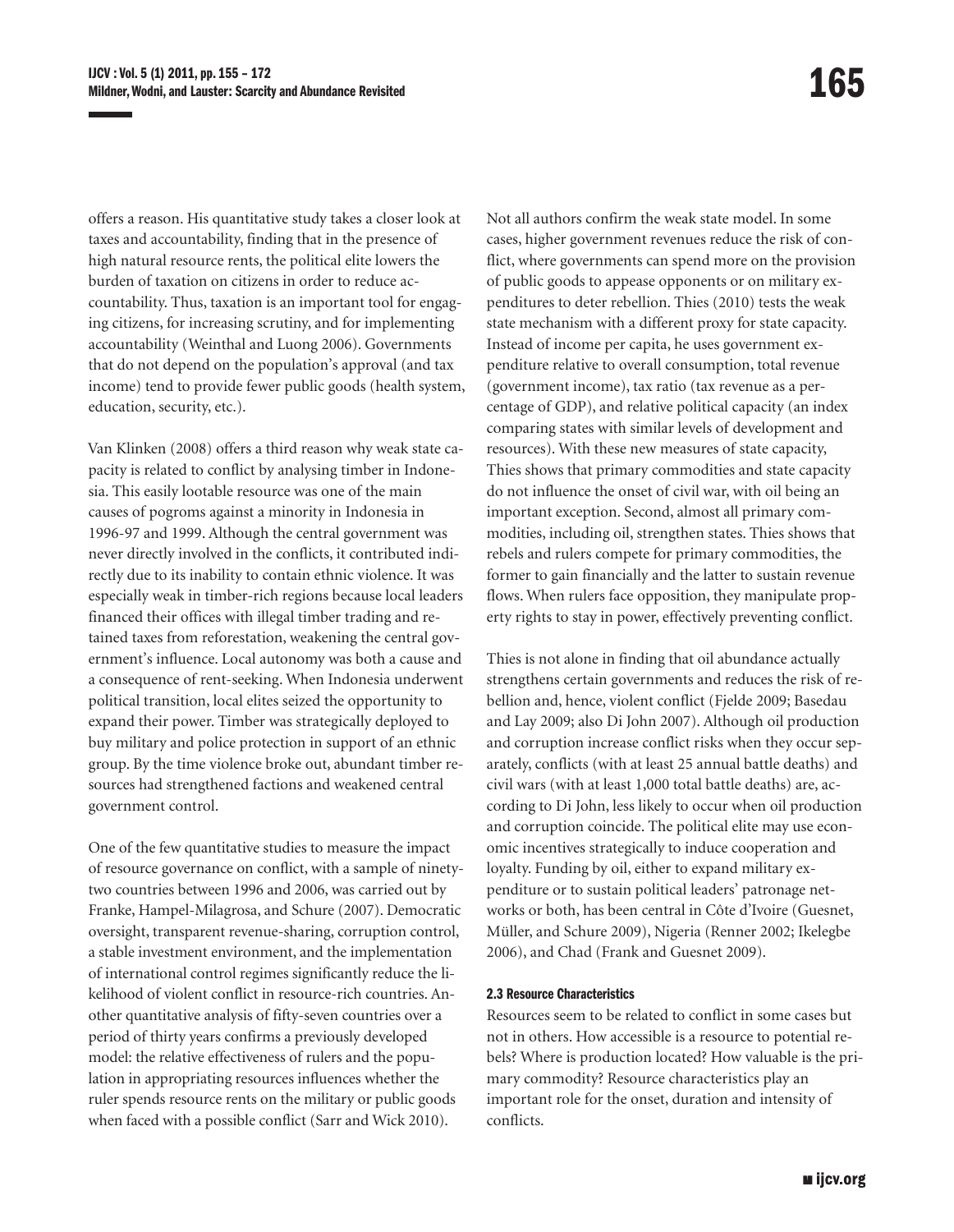Resources are diffuse or point, proximate or distant. These characteristics are part of what Le Billon calls "resource accessibility" (2005). Diffuse resources are spread over wide areas and produced by a large number of small operators (alluvial diamonds, gems, minerals, timber, coffee, bananas, rubber), whereas point resources are the exact opposite – concentrated in small areas and in the hands of a few producers (oil, gas, kimberlite diamonds, copper, iron). Rebels have better access to diffuse resources because they are usually not controlled by the government. Accessibility is also influenced by geographical location. Proximate resources are located close to the center of power, distant resources in remote areas that may be politically contested and/or near porous borders. Government control is stronger for proximate resources making illegal trade more difficult. A second broad category is "resource profitability" determined by legality and value-to-weight ratio. Illegal resources are more profitable to rebels because governments cannot engage in illegal trade. Legal resources can be traded by governments, and usually yield higher prices (Le Billon 2005). In Angola, for example, government-controlled oil was more valuable than the diamonds funding the rebels, which is one reason why government forces defeated the rebels.

Another resource characteristic has been suggested. Ross (2003) refers to "lootability" to describe resources that can be extracted and transported relatively easily by small groups of unskilled workers. The lootable resources drugs, especially cocaine and opium, and diamonds are the ones that most often led to civil war between 1990 and 2000. Less significant are "obstructability" (risk of interrupted transportation) and "legality" (tradable on international markets). High value-to-weight ratio resources (drugs, diamonds, gold) can be transported by plane and are, hence, more difficult to obstruct than low value-to-weight resources transported by truck or train (many minerals). Liquid resources transported through pipelines (oil) face the highest risk of being blocked. Most resources are traded legally, with the exception of drugs. These characteristics can advantage either the government or rebel groups in civil war.

In a more recent comparative analysis (2004), Ross qualifies his previous conclusions: Oil increases the risk of conflict

onset, while lootable resources (diamonds and drugs) only influence conflict duration, not onset. A quantitative study by Welsch (2008) confirms the importance of oil in predicting conflict between 1989 and 2002. Contrary to most other studies, oil is classified here as a lootable resource, as pipelines or extraction sites can easily be tapped. Unlike Ross (2004), Welsch finds that other mineral resources (bauxite, gold, diamonds) are also significant concerning the onset of civil war. This may be due to the different proxies for resource abundance (primary commodity exports vs. stock of subsoil assets) or the different thresholds for conflict. De Soysa (2002b) uses similar proxies for abundance and conflict and comes to the same conclusion as Welsch – rising levels of mineral resources increase the risk of conflict. But when energy (oil, gas, coal) and mineral (bauxite, copper, gold, among others) rents are disaggregated and the period is extended (1970 to 1999), energy rents are more significant (de Soysa, Neumayer 2007).

The role of location is not restricted to proximity to central government. Several studies have tested whether resource location inside or outside the conflict zone influences civil war. Rebellion may be more attractive and feasible in regions with abundant resources, regardless of the resource's lootability. Testing the effect of resource abundance on conflict onset and duration using location as variable, Lujala (2010) finds that civil wars between 1946 and 2003 were likely to occur in regions with onshore oil and secondary diamond production. In addition, secondary diamonds, other gemstones, oil, and gas inside the conflict zone prolonged civil war. A novel finding is that non-lootable resources (oil and gas) affect rebel movements and the duration of civil war, possibly because they are more lootable than previously assumed.

#### 3. The Challenge of Definitions: Scarcity, Abundance, and Conflict

A challenge common to all studies is to define and operationalize the variables. Differences in central variables such as scarcity, abundance, and conflict reduce the comparability of the results of the studies we have presented throughout this paper.

*Scarcity:* Resources discussed in the literature on scarcity and conflict are generally renewable, widespread, and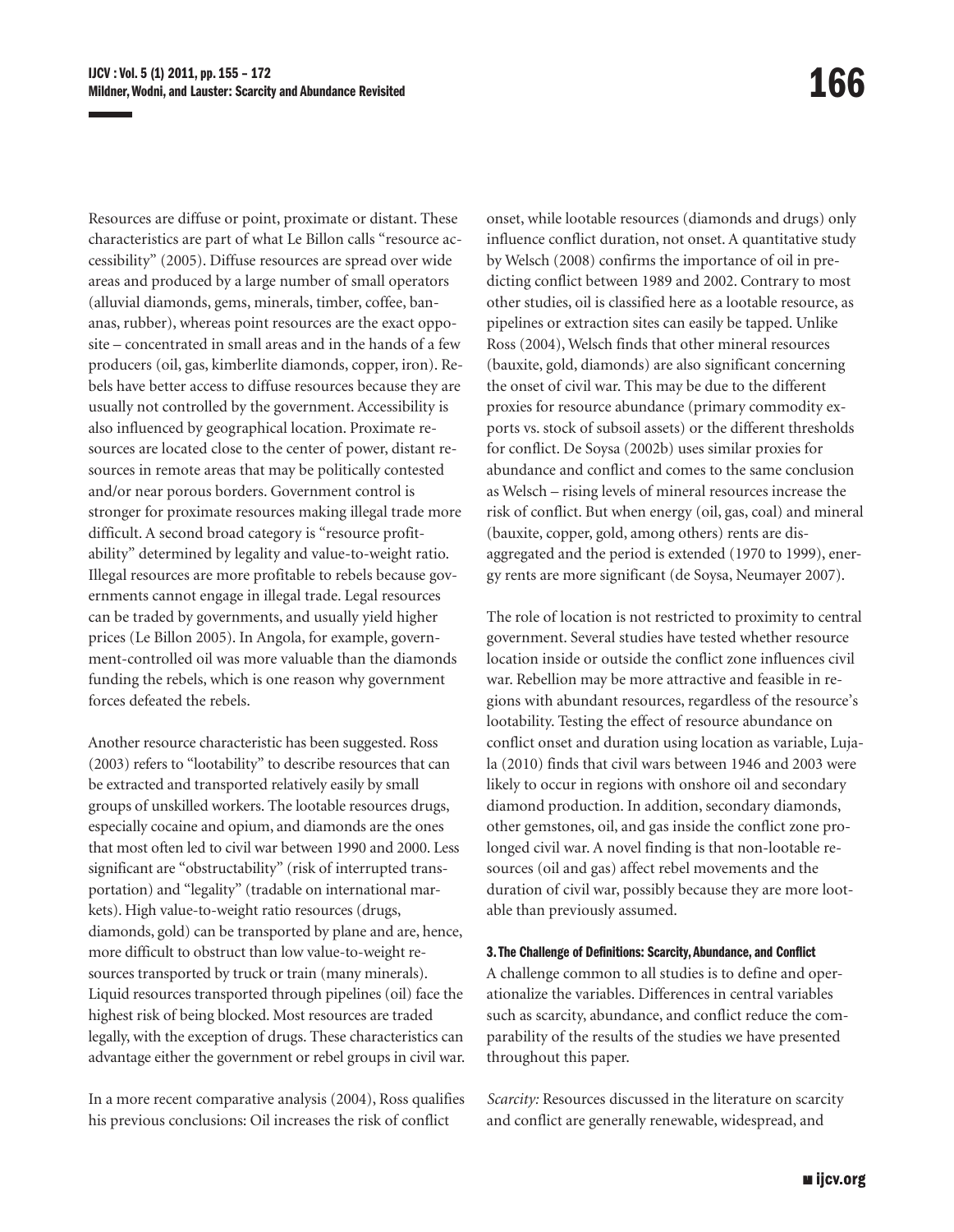require large labour inputs. Renewable resources regenerate naturally. They can be categorized into those that are subject to depletion (e.g. soil, woodland, and groundwater) and those that are infinite (solar, tidal, wind, geothermal). The scarcity literature focuses on the former. Examples include fish, wood, and land.

One central definition of scarcity can be traced back to Thomas R. Malthus's "Essay on the Principle of Population" (1798). Malthus writes that population and resources are initially in equilibrium, but while populations grow exponentially, food production increases only linearly. The consequence is increasingly intense competition for shrinking food supplies. Resource scarcity is implicitly assumed to be absolute, threatening the means of existence. The depletion of natural resources eventually results in population collapse at the point when the earth's carrying capacity is depleted. Baumgärtner and colleagues (2006) point out the difference between the Malthusian and the Ricardian understanding of scarcity. In the tradition of David Ricardo, scarcity refers to the decreasing quality of land as a natural resource.

The quantitative literature on resource scarcity has developed several variables to measure this kind of scarcity. Whether a renewable resource is scarce or not is often approximated by population growth/density or environmental degradation variables (such as forest coverage, freshwater availability). When the demand for a resource increases or when the supply decreases, scarcity becomes more likely. Demand in a region rises if the population grows or becomes denser (Homer-Dixon 1994; Tir and Diehl 1998; Urdal 2005); supply is depleted as the resource is degraded (Bächler, Böge, and Klötzli 1996; Hauge and Ellingsen 1998; Barnett and Adger 2007; Raleigh and Urdal 2007). Quantitative studies that do not use these independent variables come to different conclusions. Binningsbø, de Soysa, and Gleditsch (2007), for example, measure environmental degradation with the ecological footprint, biocapacity, ecological reserve (or deficit) and Brown (2010) uses the Normalized Difference Vegetation Index. The ecological footprint represents the consumption of land and water for consumption and production purposes in the consumer country, which, if subtracted from biocapacity, is the ecological reserve or deficit. Biocapacity is the ecological supply. The NDVI measures the sunlight reflected by plants to determine the density of green vegetation. Both authors are unable to confirm previous results about a positive link between scarcity and conflict. A critical discussion of the term scarcity can also be found in De Soysa (2002a).

Absolute scarcity needs to be distinguished from relative scarcity. *Absolute* scarcity is often equated with Malthus's concept of scarcity: there is not enough of the resource to secure everyone's survival. According to Baumgärtner and colleagues (2006), a good is absolutely scarce if it cannot be substituted by other goods on neither the production nor on the consumption side. They refer to *relative* scarcity where a good is scarce in relation to other goods, meaning that obtaining it incurs opportunity costs. In contrast to absolutely scarce goods, relatively scarce ones are substitutable. Resources are also not absolutely scarce if access to them is denied simply because one group controls them. Access can be restricted by institutions (or lack thereof) (Giordano 2005) or historical power relations (Gausset, Whyte, and Birch-Thomson 2005).

*Abundance:* The literature on resource abundance and conflict generally focuses on highly profitable depletable resources such as minerals, metals, oil, and diamonds. Finite, non-renewable resources formed during the course of the earth's history, and although they are replenished in geological cycles, this does not occur within any human timeframe. Examples include oil, gas, diamonds, and metals. Measuring their domestic abundance is a challenge. Accordingly, earlier studies did not clearly differentiate between abundance, intensity, and dependence, using these terms interchangeably. Proxies used to measure the importance of resources for a country were the share of primary commodity exports in the total exports of a country and the share of primary commodity exports in GDP. As Davis explains (2009), this approach infers endowments from a country's revealed comparative advantage. But as Wright and Czelusta point out (2004), this may simply reflect an absence of other internationally competitive sectors in the economy rather than resource abundance. The WTO compiled a list of countries highly dependent on resource exports (2010): fuel makes up more than 90 percent of total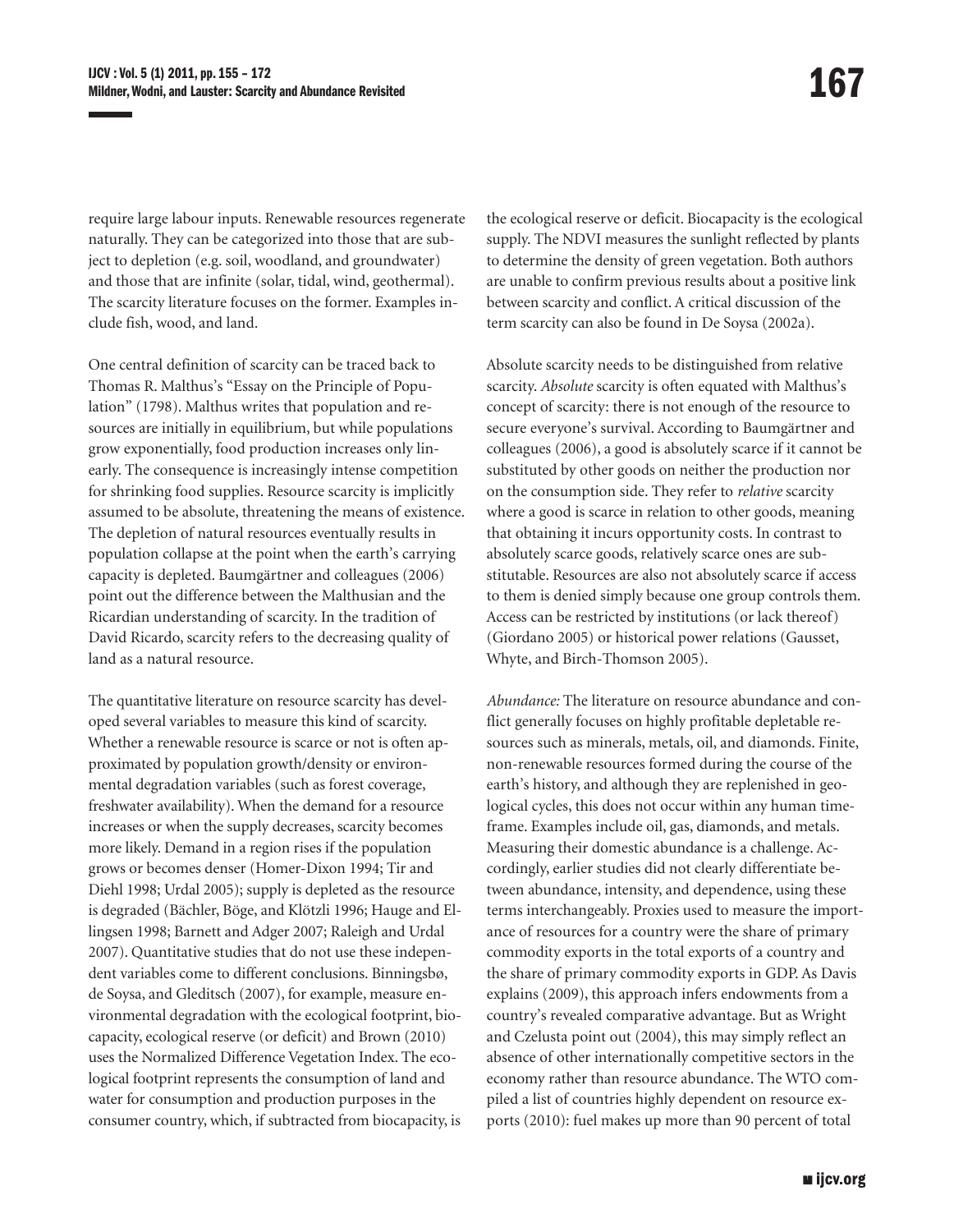exports in Kuwait, Venezuela, Algeria, Nigeria, and Angola. While mining products generally represent a much smaller share, they still dominate exports in many countries, such as Zambia (80 percent), Chile (60 percent), Niger (58 percent), Jamaica (56 percent), and Peru (43 percent). But this tells us little about the geological availability of the resource in these countries.

Humphreys (2005) points out that primary commodity exports do not produce an exact index of the resource situation because they exclude illegal trade (for example in diamonds) and include re-export of imported resources. He therefore suggests alternative measures: level of production, proven reserves, and share of GDP. Lederman and Maloney (2008) as well as Blanco and Grier (2008) argue against using the ratio of primary commodity exports to GDP, proposing instead to measure natural resource abundance as the value of net exports of resource-intensive commodities per worker. Other authors have proposed using the location of certain resources (Lujala 2010), resource production (Humphreys 2005), or natural resource stocks per capita (de Soysa 2002b). Basedau and Lacher (2006) show that none of these indices, which measure dependence rather than abundance of resources, reflect how well a country is endowed with resources (its resource wealth). They argue that a distinct differentiation offers interesting results: Dependent, rather than resourceabundant, countries face higher risks. This is confirmed by a later quantitative analysis by Basedau and Lay (2009), who engage in a discussion about resource wealth and dependence. Brunnschweiler (2006) also makes the important distinction between resource abundance and resource dependence. In her analysis, abundance describes the amount of natural capital that a country has at its disposal: mineral deposits, oil fields, forests, land, and the like. According to the OECD, "natural capital are natural assets in their role of providing natural resource inputs and environmental services for economic production" (2005). Brunnschweiler defines dependence, on the other hand, as the extent to which a nation depends on these natural resources for its livelihood, for growth, income, and exports. Kropf (2010) also underlines the difference between resource dependence and abundance, noting that variables such as "resource exports to GDP" introduce a bias that makes less developed economies per se more resource "abundant" than developed economies. She argued for new variables that exclude information on a country's stage of development.

Not all studies employ these definitions carefully, however. By no means are all countries characterized as resourcerich actually rich in resources, measured in terms of natural capital; they may in fact be dependent on them. The possible negative policy implications of faulty characterizations are evident: Presumed resource wealth can discourage a much needed diversification of the economy.

*Distinguishing scarcity and abundance:* The literature shows that it is difficult to draw a distinct line between resource scarcity and abundance as cause or accelerator of conflicts. First, most natural resources are not characterized by absolute (physical) scarcity. Many resources – apart from a few existential resources such as land and water – can be substituted, many are renewable, and many of those that are non-renewable can be recycled. What matters more than absolute scarcity is relative scarcity, here defined as the allocation of resources (and revenues from resources) and access to them. Likewise, absolute abundance does not exist. Throughout the literature, resources are, in general, considered abundant when they are plentiful in a given region, and potential sources for high profits. On the global level, however, they are often in great demand and scarce.

*Conflict:* The term conflict requires more specification as well. According to the Heidelberg Institute for International Conflict Research (HIIK), conflicts are "clashes of interest (differences of position) concerning national values (territory, secession, decolonization, autonomy, system/ ideology, national power, regional predominance, international power, resources, other). These clashes are of a certain duration and scope, involving at least two parties (organized groups, states, groups of states, organizations of states) determined to pursue their interests and win their cases" (HIIK 2010). They can be subcategorized into: latent conflicts (non-violent of low intensity), manifest conflicts (non-violent of high intensity), crises (violent), severe crises (violent), and wars (violent). The most frequently used data set for quantitative studies is the Uppsala Conflict Data Program, which includes conflicts where at least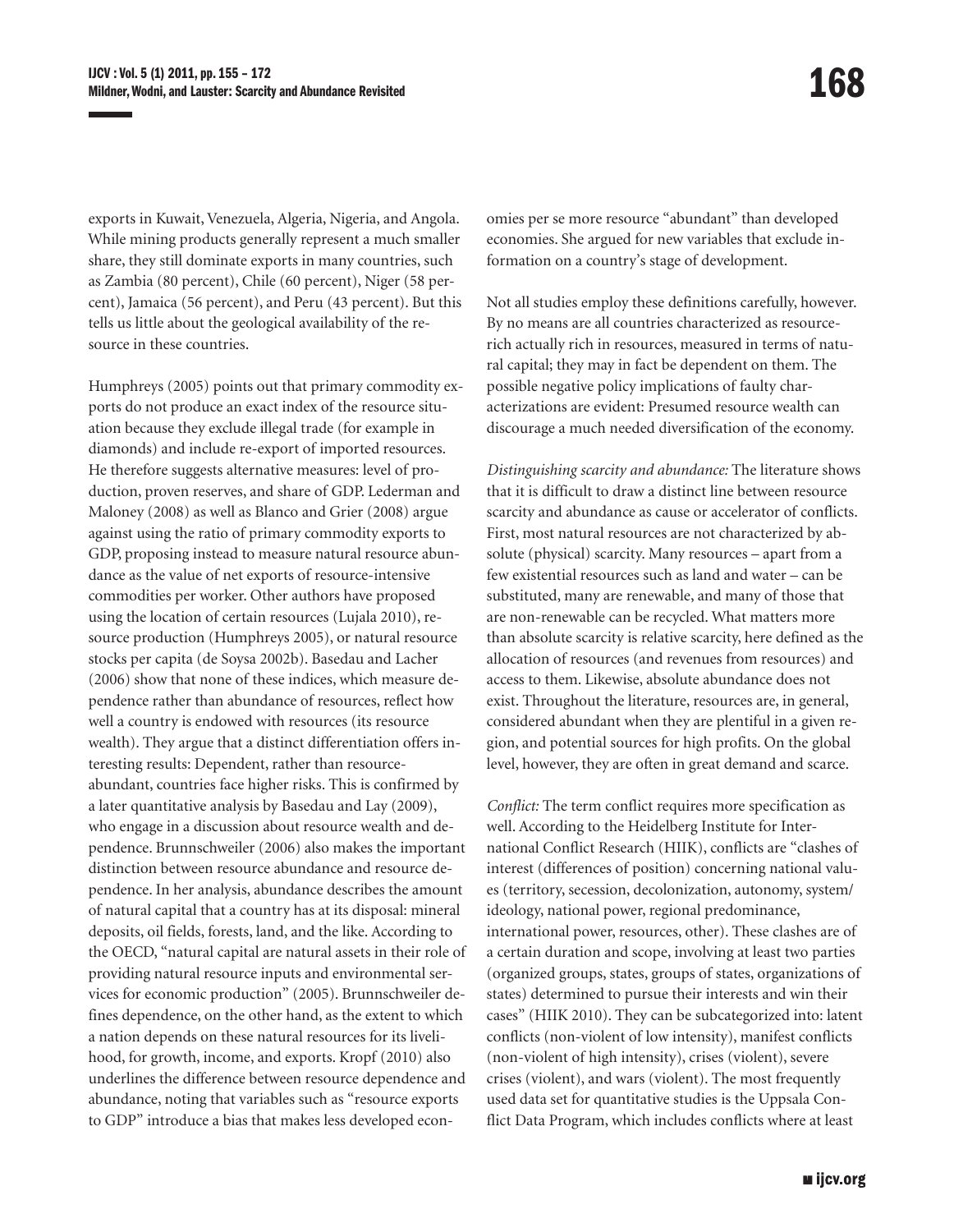one party is the government of a state, and the use of armed force results in at least 25 battle-related deaths per year. Other analyses deviate from this definition, including conflicts between non-state groups or a higher threshold for battle-related deaths. This can be important for conflicts involving scarce resources, since they involve the government less than conflicts over abundant resources do. The Political Instability Task Force expands the definition of conflict by considering not only a threshold but also the intention of the combating parties.

Quantitative studies usually include a variable for violent incidents between two or more groups, one of them being the government, causing a varying number of annual battle deaths. The operationalization of the variable varies widely. Hauge and Ellingsen (1998), for example, define their "incident" variable as domestic armed conflict (between two or more organized parties at least one of which is the government, with at least 25 annual battle deaths) and civil war (at least 1,000 annual battle deaths). As a proxy for the severity of conflict they use battle deaths as a percentage of the total population. Qualitative studies dealing with resource scarcity often also consider conflicts without government involvement (intercommunal conflicts). They also employ a broader understanding of conflict ranging from demonstrations and raids to insurgency and war. This complexity makes analysis and subsequent generalization of findings more difficult.

## 4. Conclusion

Opinions on the explanatory power of resource scarcity for violent conflict clearly diverge. While scarcity of resources is considered an independent variable by some, others examine it as a dependent or intervening variable. Several of the reviewed studies find that scarcity has adverse effects on peace, although a few consider it to be a motor of innovation. Most of the time, when decreasing supply meets increasing demand, existing frictions in a society are

exacerbated, catalyzing conflict. Migration of a different ethnic group, for example, makes the receiving region more vulnerable to conflict. However, the empirical findings remain rather weak. A clear causal relationship cannot be established convincingly. On the contrary, there are multiple mechanisms connecting demand/supply of resources, scarcity, and conflict. Scarcity (and conflict) do not develop automatically, depending on the (political, social, and cultural) context. More recent studies incorporate short- and long-term context-specific factors, such as integration into international markets, economic development, property regimes, government interventions, composition of the community, historical inequalities, and community-specific values and norms. More research concerning the causal mechanisms is needed.

With regard to resource abundance and conflict, many scholars agree that certain – locally abundant – natural resources can under certain conditions increase the potential for conflict through several coexistent mechanisms. But quantitative studies are only meaningful if the independent and dependent variable are specified. So far, however, researchers have not agreed on a measure of resource abundance. Hence, results are mixed and statements about the relationship between abundance and conflict cannot be made with confidence. Quantitative studies investigating the role of resource characteristics are still limited. Thus, we find significant desiderata that attest an urgent need for more research in this field.

Overall we urge scholars to invest more time in operationalizing their independent and dependent variables, foremost resource scarcity, resource abundance, and conflict, but also their intervening variables such as state capacity, in order to produce convincing results. In the long run, an in-depth investigation of interstate conflict is necessary in order to uncover which resources are most prone to trigger conflict between states.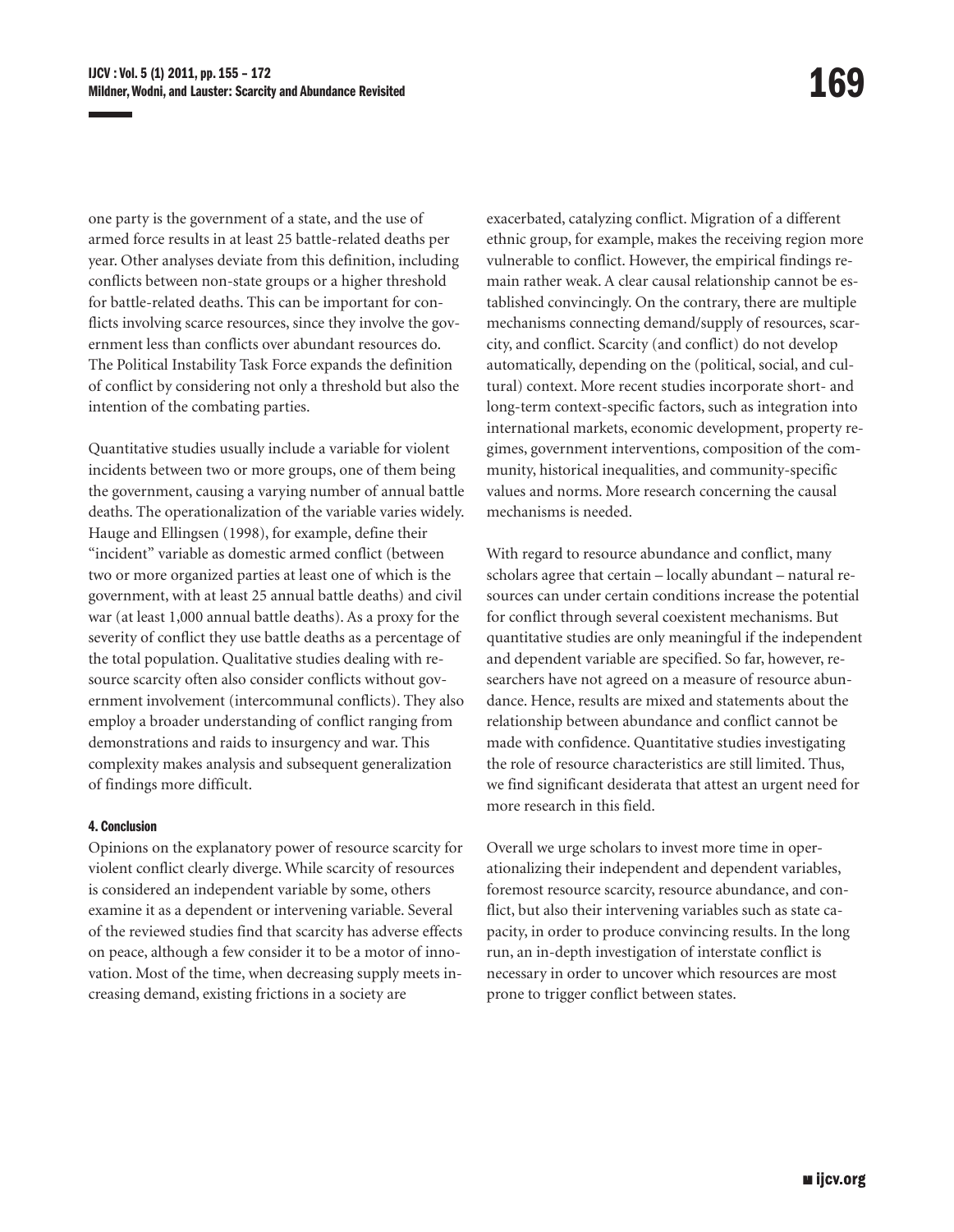#### References

- Auty, Richard M. 2001. The Political Economy of Resource-Driven Growth. *European Economic Review* 45:839–46.
- Auty, Richard M. 2005. Natural Resources and Civil Strife: A Two-Stage Process. In *The Geopolitics of Resource Wars*, ed. Philippe Le Billon, 29–49. Abingdon: Frank Cass.
- Auty, Richard M. 2007. Patterns of Rent-Extraction and Deployment in Developing Countries: Implications for Governance, Economic Policy, and Performance. In *Advancing Development: Core Themes in Global Economics*, ed. G. Mavrotas and A. Shorrocks, 555–77. London: Palgrave Macmillan.
- Auty, Richard M. 2009. The Political Economy of Hydrocarbon Revenue Cycling in Trinidad and Tobago. Paper prepared for workshop on Myths and Realities of Commodity Dependence: Policy Challenges and Opportunities for Latin America and the Caribbean. World Bank.
- Bächler, Günther, Volker Böge, and Stefan Klötzli. 1996. *Kriegsursache Umweltzerstörung*. Zurich: Rüegger.
- Ballentine, Karen, and Jake Sherman. 2003. *The Political Economy of Armed Conflict – Beyond Greed and Grievance*. Boulder: Lynne Rienner.
- Banks, Glenn. 2008. Understanding "Resource" Conflicts in Papua New Guinea. *Asia Pacific Viewpoint* 49 (1): 23-34.
- Barnett, Jon, and W. Neil Adger. 2007. Climate Change, Human Security and Violent Conflict. *Political Geography* 26:639–55.
- Basedau, Matthias, and Wolfram Lacher. 2006. A Paradox of Plenty? Rent Distribution and Political Stability in Oil States. *GIGA Working Paper* 21.
- Basedau, Matthias, and Jann Lay. 2009. Resource Curse or Rentier Peace? The Ambiguous Effects of Oil Wealth and Oil Dependence on Violent Conflict. *Journal of Peace Research* 46 (6):757–76.
- Bates, Robert H., David L. Epstein, Jack A. Goldstone, Ted Robert Gurr, Barbara Harff, Colin H. Kahl, Marc A. Levy, Michael Lustik, Monty G. Marshall, Thomas M. Parris, Jay Ulfelder, and Mark R. Woodward. 2003. *Political Instability Task Force Report*, Phase IV Findings. Arlington, VA: George Mason University.
- Baumgärtner, Stefan, Christian Becker, Malte Faber, and Reiner Manstetten. 2006. Relative and Absolute Scarcity of Nature: Assessing the Roles of Economics and Ecology for Biodiversity Conservation. *Ecological Economics*  59:487–98.
- Beblawi, Hazem, and Giacomo Luciani, eds. 1987. *The Rentier State*. New York: Croom Helm.
- Benjaminsen, Tor A., and Boubacar Ba. 2009. Farmer-herder Conflicts, Pastoral Marginalisation, and Corruption: A Case Study from the Inland Niger Delta of Mali. *Geographical Journal* 175 (1): 71–81.
- Bennett, Elizabeth, Arthur Neiland, Emilia Anang, Paul Bannerman, A. Atiq Rahman, Saleemul Huq, Shajahan Bhuiya, Mark Day, and Wesley Clerveaux. 2001. Towards a Better Understanding of Conflict Management in Tropical Fisheries: Evidence from Ghana, Bangladesh and the Caribbean. CEMARE Research Paper 159. Portsmouth.
- Berdal, Mats, and David M. Malone, eds. 2000. *Greed and Grievance: Economic Agendas in Civil Wars*. Boulder: Lynne Rienner.
- Binningsbø, Helga Malmin, Indra de Soysa, and Nils Petter Gleditsch. 2007. Green Giant or Straw Man? Environmental Pressure and Civil Conflict, 1961–99. *Population and Environment* 28:337–53.
- Blanco, Luisa, and Robin Grier. 2008. The Impact of Resource Abundance and Resource Inequality on Capital Accumulation in Latin America. Working paper. <http://faculty-staff.ou.edu/G/Robin.M.Grier-1/lacea08.pdf>.
- Bornhorst, Fabian, Sanjeev Gupta, and John Thornton. 2009. Natural Resource Endowments and the Domestic Revenue Effort. *European Journal of Political Economy* 25:439–46.
- Boserup, Ester. 1965. *The Conditions of Agricultural Growth: The Economics of Agrarian Change under Population Pressure*. London: Allen & Unwin.
- Brown, Ian A. 2010. Assessing Eco-scarcity as a Cause of the Outbreak of Conflict in Darfur: A Remote Sensing Approach. *International Journal of Remote Sensing* 31 (10): 2513–20.
- Brunnschweiler, Christa N., and Erwin H. Bulte. 2009. Natural Resources and Violent Conflict: Resource Abundance, Dependence, and the Onset of Civil Wars. Oxford Economic Papers 61:651–74.
- Brunnschweiler, Christa. 2006. Cursing the Blessings? Natural Resource Abundance, Institutions, and Economic Growth. Unpublished manuscript.
- Buhaug, Halvard. 2010. Climate Not to Blame for African Civil Wars. *Proceedings of the National Academy of Sciences of the United States of America*, 2010, early edition, 1–6.
- Burke, Marshall B., Edward Miguel, Shanker Satyanath, John A. Dykema, and David B. Lobell. 2009. Warming Increases the Risk of Civil War in Africa. *Proceedings of the National Academy of Sciences of the United States of America*  106 (49): 20670–74.
- Canter, Marielle J., and Stephen N. Ndegwa. 2002. Environmental Scarcity and Conflict: A Contrary Case from Lake Victoria. *Global Environmental Politics* 2  $(3): 40 - 62.$
- Caselli, Franceso, and Tom Cunningham. 2009. Leader Behaviour and the Natural Resource Curse. *Oxford Economic Papers* 61:628–50.
- Cater, Charles. 2003. The Political Economy of Conflict and UN Intervention: Rethinking the Critical Cases of Africa. In *The Political Economy of Armed Conflict: Beyond Greed and Grievance*, ed. K. Ballentine, and J. Sherman, 19–46. Boulder: Lynne Rienner.
- Collier, Paul, and Anke Hoeffler. 1998. On Economic Causes of Civil War. *Oxford Economic Papers* 50:563–73.
- Collier, Paul, and Anke Hoeffler. 2001. Greed and Grievance in Civil War. *Oxford Economic Papers* 56 (4): 563–95.
- Collier, Paul, and Anke Hoeffler. 2002. The Political Economy of Secession, [http://economics.ouls.ox.ac.uk/14454/1/self-det.pdf.](http://economics.ouls.ox.ac.uk/14454/1/self-det.pdf)
- Collier, Paul, and Anke Hoeffler. 2004. Greed and Grievance in Civil War. *Oxford Economic Papers* 56:563–95.
- Collier, Paul, Anke Hoeffler, and Dominic Rohner. 2009. Beyond Greed and Grievance: Feasibility and Civil War. *Oxford Economic Papers* 61:1–27.
- Collier, Paul, Anke Hoeffler, and Måns Söderbom. 2004. On the Duration of Civil War. *Journal of Peace Research* 41 (3): 253–73.
- Davis, Graham. 2009. *Trade in Mineral Resources. Background Paper to the 2010 World Trade Report*. Geneva: WTO.
- De Soysa, Indra. 2002a. Paradise Is a Bazaar? Greed, Creed, and Governance in Civil War, 1989–99. *Journal of Peace Research* 39 (4): 395–416.
- De Soysa, Indra. 2002b. Ecoviolence: Shrinking Pie, or Honey Pot? *Global Environmental Politics* 2 (4): 1–34.
- De Soysa, Indra, and Eric Neumayer. 2007. Resource Wealth and the Risk of Civil War Onset: Results from a New Dataset of Natural Resource Rents, 1970–1999. *Conflict Management and Peace Science* 24:201–18.
- Di John, Jonathan. 2007. Oil Abundance and Violent Political Conflict: A Critical Assessment. *Journal of Development Studies* 43 (6): 961–86.
- Dube, Oeindrila, and Juan F. Vargas. 2007. Commodity Price Shocks and Civil Conflict: Evidence from Colombia, Royal Holloway, University of London discussion paper 06/05. London.
- Dunning, Thad. 2005. Resource Dependence, Economic Performance, and Political Stability. *Journal of Conflict Resolution* 49 (4): 451–82.
- Elhawary, Samir. 2007. Between War and Peace: Land and Humanitarian Action in Colombia. HPG working paper. London.
- Fearon, James D. 2004. Why Do Some Civil Wars Last so Much Longer than Others? *Journal of Peace Research* 41 (3): 275–301.
- Fearon, James D. 2005. Primary Commodity Exports and Civil War. *Journal of Conflict Resolution* 49 (4): 483–507.
- Fearon, James D., and David D. Laitin. 2003. Ethnicity, Insurgency, and Civil War. *American Political Science Review* 97 (1): 75–90.
- Fjelde, Hanne. 2009. Buying Peace? Oil Wealth, Corruption, and Civil War 1985–99. *Journal of Peace Research* 46 (2): 199–218.
- Frank, Claudia, and Lena Guesnet. 2009. "We Were Promised Development and All We Got Is Misery" – The Influence of Petroleum on Conflict Dynamics in Chad. BICC brief 41. Bonn.
- Franke, Volker, Aimée Hampel-Milagrosa, and Jolien Schure. 2007. In Control of Natural Resource Wealth? Governing the Resource-conflict Dynamic. BICC research paper. Bonn.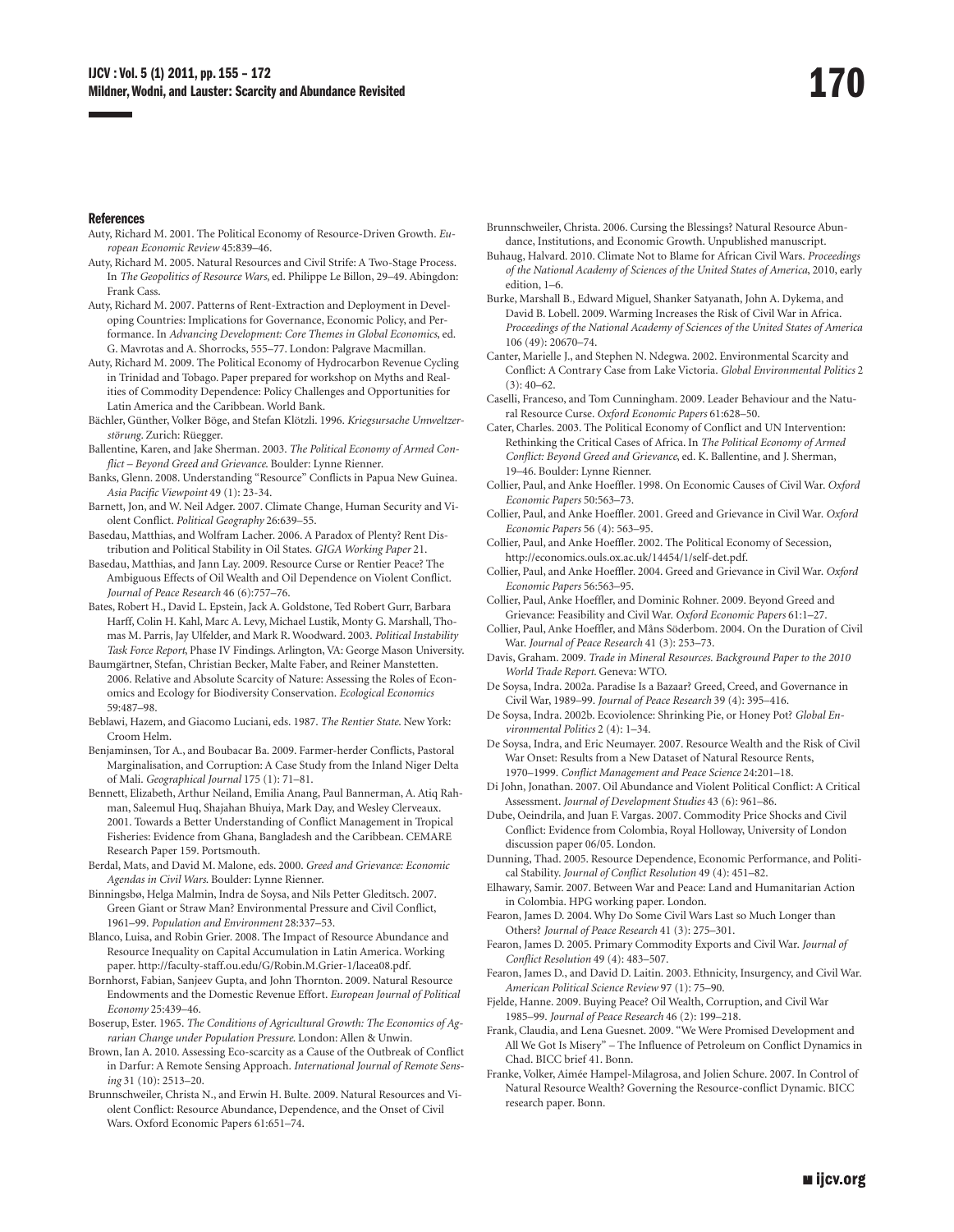- Gausset, Quentin. 2005. Agro-Pastoral Conflicts in the Tikar Plain. In *Beyond Territory and Scarcity: Exploring Conflicts over Natural Resource Scarcities*, ed. Quentin Gausset, Michael Whyte, and Michael Birch-Thomsen, 90–111. Uppsala: Nordic Africa Institute.
- Gausset, Quentin, Michael Whyte, and Thorben Birch-Thomson, eds. 2005. *Beyond Territory and Scarcity: Exploring Conflicts over Natural Resource Scarcities*. Uppsala: Nordic Africa Institute.
- Giordano, Mark F., Meredith A. Giordano, and Aaron T. Wolf. 2005. International Resource Conflict and Mitigation. *Journal of Peace Research* 42 (1): 47–65.
- Gleditsch, Nils Petter, Ragnhild Nordås, and Idean Salehyan. 2007. Climate Change and Conflict: The Migration Link. International Peace Academy working paper. New York.
- Goldstone, Jack A. 2001. Demography, Environment, and Security. In *Environmental Conflict*, ed. Paul F. Diehl and Nils Petter Gleditsch, 84–108. Boulder: **Westview.**
- Guesnet, Lena, Marie Müller, and Jolien Schure. 2009. Natural Resources in Côte d'Ivoire: Fostering Crisis or Peace? The Cocoa, Diamond, Gold and Oil Sectors. BICC brief 40. Bonn.
- Gylfason, Thorvaldur. 2004. *Natural Resources and Economic Growth: From Dependence to Diversification*, Workshop on Sustainable Economic Liberalization and Integration Policy: Options for Eastern Europe and Russia. Brussels: European Institute for International Economic Relations.
- Hauge, Wenche, and Tanja Ellingsen. 1998. Beyond Environmental Security: Causal Pathways to Conflict. *Journal of Peace Research* 35 (3): 299–317.
- HIIK. 2010. *Conflict Barometer 2010*. Heidelberg: Heidelberg Institute for International Conflict Research.
- Heller, Thomas. 2006. African Transitions and the Resource Curse: An Alternative Perspective. *Economic Affairs* 26 (4): 24–33.
- Hendrix, Cullen S., and Sarah M. Glaser. 2007. Trends and Triggers: Climate, Climate Change and Civil Conflict in Sub-Saharan Africa. *Political Geography*  26:695–715.
- Homer-Dixon, Thomas. 1994. Environmental Scarcities and Violent Conflict: Evidence from Cases. *International Security*, 19 (1): 5–40.
- Homer-Dixon, Thomas. 1999. *Environment, Scarcity, and Violence*. Princeton: Princeton University Press.
- Homer-Dixon, Thomas, and Val Percival 1998. Environmental Scarcity and Violent Conflict: The Case of South Africa. *Journal of Peace Research* 35 3): 279–98.
- Humphreys, Macartan. 2005. Natural Resources, Conflict, and Conflict Resolution: Uncovering the Mechanisms. *Journal of Conflict Resolution* 49 (4): 508–37.
- Ikelegbe, Augustine. 2006. The Economy of Conflict in the Oil Rich Niger Delta Region of Nigeria. *African and Asian Studies* 5 (1): 23–55.
- Jewitt, Sarah. 2008. Political Ecology of Jharkhand Conflicts. *Asia Pacific Viewpoint* 49 (1): 68–82.
- Juul, Kristine. 2005. Transhumance, Tubes, and Telephones: Drought Related Migration as a Process of Innovation. In *Beyond Territory and Scarcity: Exploring Conflicts over Natural Resource Scarcities*, ed. Quentin Gausset, Michael Whyte, and Michael Birch-Thomsen, 112–34. Uppsala: Nordic Africa Institute.
- Karl, Terry Lynn. 1997. *The Paradox of Plenty: Oil Booms and the Petro State*. Berkeley: University of California Press.
- Klare, Michael T. 2001. *Resource Wars: The New Landscape of Global Conflict*. New York: Metropolitan.
- Kropf, Annika. 2010. Resource Abundance vs. Resource Dependence in Crosscountry Growth Regressions. *OPEC Energy Review* 34 (2): 107–30.
- Le Billon, Philippe. 2001. The Political Ecology of War: Natural Resources and Armed Conflicts. *Political Geography* 20:561–84.
- Le Billon, Philippe. 2003. Getting It Done: Instruments of Enforcement. In *Natural Resources and Violent Conflict*, ed. Ian Bannon and Paul Collier, 215–86. Washington, D.C.: The World Bank.
- Le Billon, Philippe. 2005. *Fuelling War: Natural Resources and Armed Conflict*, Abingdon, UK: Routledge.
- Le Billon, Philippe. 2008. Diamond Wars? Conflict Diamonds and Geographies of Resource Wars. *Annals of the Association of American Geographers* 98 (2): 345–72.
- Lederman, Daniel and William F. Maloney. 2008. In Search of the Missing Resource Curse. Policy Research Working Paper 4766. The World Bank Development Research Group Trade Team and Latin America and the Caribbean Region Office of the Chief Economist.
- Lomborg, Bjørn. 2001. Resource Constraints or Abundance? In *Environmental Conflict*, ed. Paul F. Diehl and Nils Petter Gleditsch, 125–54. Boulder: Westview.
- Lonergan, Steve C. 2001. Water and Conflict: Rhetoric and Reality. In *Environmental Conflict*, ed. Paul F. Diehl and Nils Petter Gleditsch, 109–24. Boulder: Westview.
- Lujala, Päivi, Nils Petter Gleditsch, and Elisabeth Gilmore. 2005. A Diamond Curse? Civil War and a Lootable Resource. *Journal of Conflict Resolution* 49  $(4): 538 - 62.$
- Lujala, Päivi. 2009. Deadly Combat over Natural Resources: Gems, Petroleum, Drugs, and the Severity of Armed Civil Conflict. *Journal of Conflict Resolution* 53 (1): 50–71.
- Lujala, Päivi. 2010. The Spoils of Nature: Armed Civil Conflict and Rebel Access to Natural Resources. *Journal of Peace Research* 47 (1): 15–28.
- Malthus, Thomas Robert. 1798. *An Essay on the Principle of Population*, vol. 1. New York: Cosimo.
- Manger, Leif. 2005. Understanding Resource Management in the Western Sudan: A Critical Look at New Institutional Economics. In *Beyond Territory and Scarcity: Exploring Conflicts over Natural Resource Scarcities*, ed. Quentin Gausset, Michael Whyte, and Michael Birch-Thomsen, 135–48. Uppsala: Nordic Africa Institute.
- McGuirk, Eoin F. 2010. The Illusionary Leader: Natural Resources, Taxation, and Accountability, Institute for International Integration Studies discussion paper 327. Dublin.
- Meier, Patrick, Doug Bond, and Joe Bond. 2007. Environmental Influences on Pastoral Conflict in the Horn of Africa. *Political Geography* 26:716–35.
- Mollett, Sharlene. 2006. Race and Natural Resource Conflicts in Honduras. *Latin American Research Review* 41 (1): 76–101.
- Mortimore, Michael. 2005. Social Resilience in African Dryland Livelihoods: Deriving Lessons for Policy. In *Beyond Territory and Scarcity: Exploring Conflicts over Natural Resource Scarcities*, ed. Quentin Gausset, Michael Whyte, and Michael Birch-Thomsen, 46–69. Uppsala: Nordic Africa Institute.

Moyo, Sam. 2005. Land and Natural Resource Redistribution in Zimbabwe: Access, Equity and Conflict. *African and Asian Studies* 4 (1–2): 187–223.

- Nordas, Ragnhild., and Nils Petter Gleditsch. 2007. Climate Change and Conflict. *Political Geography* 26:627–38.
- North, Douglass C. 1990. *Institutions, Institutional Change, and Economic Performance*. Cambridge, MA: Cambridge University Press.
- OECD. 2005. Natural Capital. *Glossary of Statistical Terms*. [http://stats.oecd.org/](http://stats.oecd.org/glossary/detail.asp?ID=1730) [glossary/detail.asp?ID=1730.](http://stats.oecd.org/glossary/detail.asp?ID=1730)
- OECD. 2009. Natural Resources and Pro-Poor Growth. DAC Guidelines and Reference Series. Paris: Organization for Economic Co-operation and Development.
- Raleigh, Clionadh, and Henrik Urdal. 2007. Climate Change, Environmental Degradation and Armed Conflict. *Political Geography* 26:674–94.
- Regan, Anthony J. 2003. The Bougainville Conflict: Political and Economic Agendas. In *The Political Economy of Armed Conflict: Beyond Greed and Grievance*, ed. Karen Ballentine and Jake Sherman 133–66. Boulder: Lynne Rienner.
- Regan, Patrick M., and Daniel Norton. 2005. Greed, Grievance, and Mobilization in Civil Wars. *Journal of Conflict Resolution* 49 (3): 319–36.
- Renner, Michael. 2002. *The Anatomy of Resource Wars*. Washington, D.C.: Worldwatch Institute.
- Reuveny, Rafael. 2007. Climate Change-induced Migration and Violent Conflict. *Political Geography* 26:656–73.

Robinson, James A., Ragnar Torvik, and Thierry Verdier. 2006. Political Foundations of the Resource Curse. *Journal of Development Economics* 79:447–68. Ross, Michael L. 2001. Does Oil Hinder Democracy? *World Politics* 53:325–61.